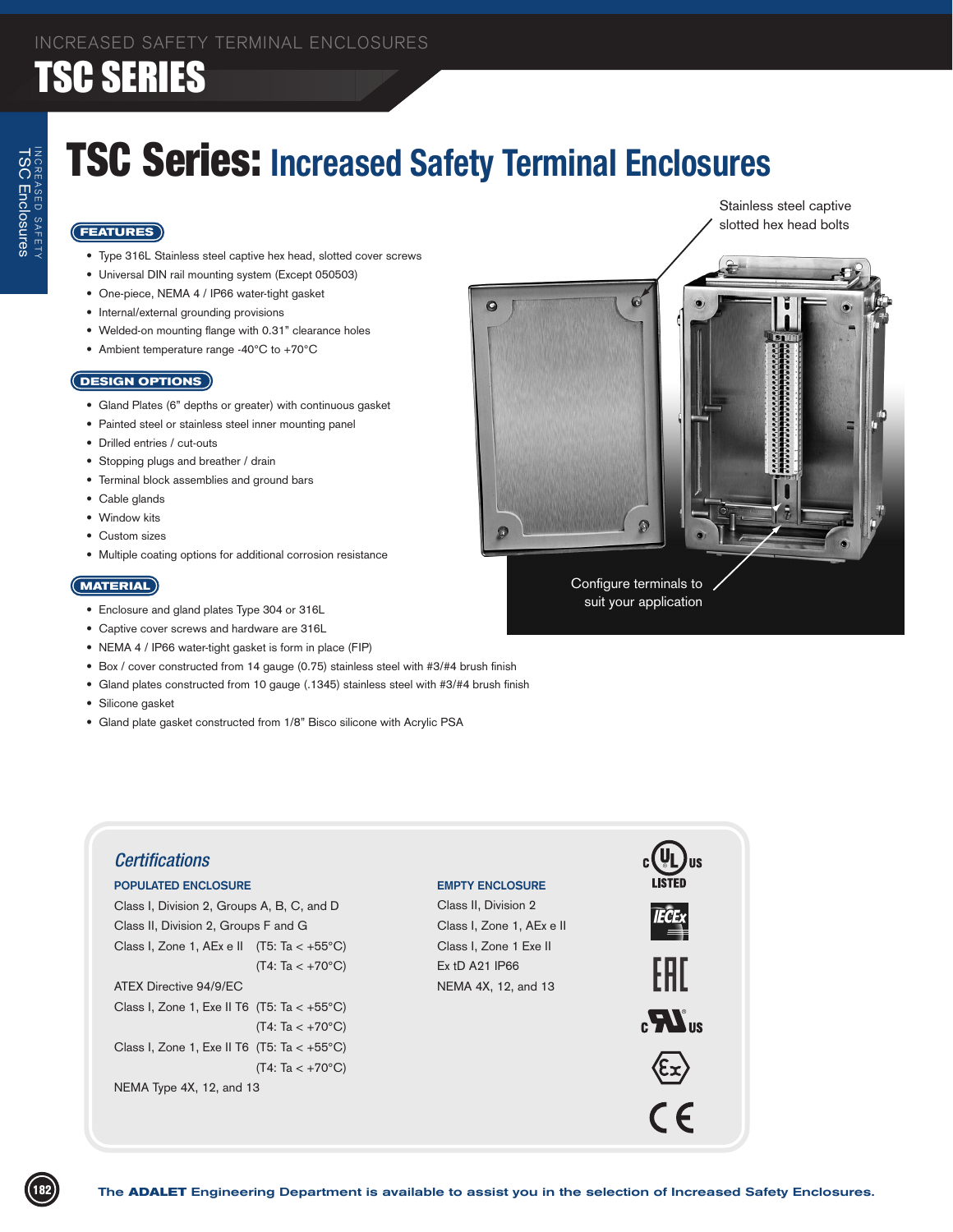|                  |                | $2.5$ mm <sup>2</sup><br>4mm <sup>2</sup> |                |      | 6mm <sup>2</sup> |      |                | 10mm <sup>2</sup><br>$16$ mm <sup>2</sup> |                |              | 35mm <sup>2</sup> |              |
|------------------|----------------|-------------------------------------------|----------------|------|------------------|------|----------------|-------------------------------------------|----------------|--------------|-------------------|--------------|
| <b>ENCLOSURE</b> | # Rows         | Qty.                                      | # Rows         | Qty. | # Rows           | Qty. | # Rows         | Qty.                                      | # Rows         | Qty.         | # Rows            | Qty.         |
| TSC4X6-050503    | 1              | 6                                         | $\mathbf{1}$   | 6    | $\mathbf{1}$     | 5    | $\Omega$       | $\Omega$                                  | $\mathbf 0$    | $\Omega$     | $\Omega$          | $\mathbf 0$  |
| TSC4X6-060604    | $\mathbf{1}$   | 13                                        | $\mathbf{1}$   | 13   | $\mathbf{1}$     | 8    | $\mathbf{0}$   | $\mathbf{0}$                              | $\mathbf{0}$   | $\mathbf{0}$ | $\mathbf{0}$      | $\mathbf{0}$ |
| TSC4X6-070704    | 1              | 18                                        | $\mathbf{1}$   | 18   | $\mathbf{1}$     | 11   | $\mathbf{1}$   | 9                                         | $\Omega$       | $\mathbf 0$  | $\Omega$          | $\mathbf 0$  |
| TSC4X6-080804    | $\mathbf{1}$   | 23                                        | $\mathbf{1}$   | 23   | $\mathbf{1}$     | 14   | $\mathbf{1}$   | 11                                        | $\mathbf{0}$   | $\mathbf{0}$ | $\mathbf{0}$      | $\bf 0$      |
| TSC4X6-101006    | 2              | 66                                        | 2              | 66   | 2                | 42   | $\mathbf{1}$   | 17                                        | 1              | 14           | $\Omega$          | $\mathbf 0$  |
| TSC4X6-101008    | $\overline{2}$ | 66                                        | 2              | 66   | $\overline{2}$   | 42   | $\mathbf{1}$   | 17                                        | $\mathbf{1}$   | 14           | $\Omega$          | $\mathbf{0}$ |
| TSC4X6-120604    | 1              | 43                                        | $\mathbf{1}$   | 43   | $\mathbf{1}$     | 27   | $\Omega$       | $\Omega$                                  | $\Omega$       | $\Omega$     | $\Omega$          | $\mathbf 0$  |
| TSC4X6-120605    | $\mathbf{1}$   | 43                                        | $\mathbf{1}$   | 43   | $\mathbf{1}$     | 27   | $\mathbf{0}$   | $\Omega$                                  | $\mathbf{0}$   | $\mathbf{0}$ | $\Omega$          | $\mathbf{0}$ |
| TSC4X6-120805    | 1              | 43                                        | $\mathbf{1}$   | 43   | $\mathbf{1}$     | 27   | $\mathbf{1}$   | 22                                        | 0              | $\mathbf 0$  | $\Omega$          | $\mathbf 0$  |
| TSC4X6-120806    | $\mathbf{1}$   | 43                                        | $\mathbf{1}$   | 43   | $\mathbf{1}$     | 27   | $\mathbf{1}$   | 22                                        | $\Omega$       | $\mathbf{0}$ | $\Omega$          | $\mathbf 0$  |
| TSC4X6-121206    | $\overline{2}$ | 86                                        | 2              | 86   | $\overline{2}$   | 54   | 2              | 44                                        | $\mathbf{1}$   | 18           | $\Omega$          | $\mathbf 0$  |
| TSC4X6-121208    | 2              | 86                                        | 2              | 86   | $\overline{2}$   | 54   | $\overline{2}$ | 44                                        | $\mathbf{1}$   | 18           | $\Omega$          | $\mathbf{0}$ |
| TSC4X6-151506    | 3              | 177                                       | 3              | 177  | 3                | 111  | $\overline{2}$ | 58                                        | $\overline{2}$ | 48           | $\mathbf{1}$      | 18           |
| TSC4X6-151508    | 3              | 177                                       | $\overline{3}$ | 177  | 3                | 111  | $\overline{2}$ | 58                                        | $\overline{2}$ | 48           | $\mathbf{1}$      | 18           |
| TSC4X6-161206    | 2              | 128                                       | 2              | 128  | 2                | 80   | 2              | 64                                        | 1              | 26           | $\Omega$          | $\mathbf 0$  |
| TSC4X6-161208    | $\overline{2}$ | 128                                       | 2              | 128  | $\overline{2}$   | 80   | $\overline{2}$ | 64                                        | $\mathbf{1}$   | 26           | $\Omega$          | $\mathbf{0}$ |
| TSC4X6-161606    | 3              | 192                                       | 3              | 192  | 3                | 120  | 3              | 96                                        | $\overline{2}$ | 52           | 1                 | 20           |
| TSC4X6-161608    | 3              | 192                                       | $\overline{3}$ | 192  | 3                | 120  | 3              | 96                                        | $\overline{2}$ | 52           | $\mathbf{1}$      | 20           |

#### **MAXIMUM TERMINAL BLOCK CONTENT**

NOTES 1. The TSC4 Series is available either in SS316L (TSC4X6) or SS304 (TSC4X).

- 2. Refer to enclosure catalog page for dimensional information.
- 3. The maximum terminal block content is based on the following maximum permitted continuous current and minimum conductor size (See chart right).
- 4. For higher ampacities refer to enclosure catalog page.
- 5. The maximum terminal block content is based on vertical rail installation. For horizontal installations, consult factory.
- 6. For applications requiring multiple terminal block configurations and ampacities, consult factory.
- 7. For applications requiring larger terminal blocks or custom enclosure sizes, Consult factory.

| <b>MAX CURRENT</b> |                       | <b>MIN CONDUCTOR SIZE</b> |
|--------------------|-----------------------|---------------------------|
| 10 AMPS            | $2.5$ mm <sup>2</sup> | $(14$ AWG)                |
| 10 AMPS            | 4mm <sup>2</sup>      | $(12$ AWG)                |
| 20 AMPS            | 6mm <sup>2</sup>      | $(10$ AWG)                |
| 25 AMPS            | 10mm <sup>2</sup>     | $(8$ AWG)                 |
| 35 AMPS            | 16mm <sup>2</sup>     | $(6$ AWG)                 |
| 63 AMPS            | 35mm <sup>2</sup>     | $(2$ AWG)                 |

TSC Enclosures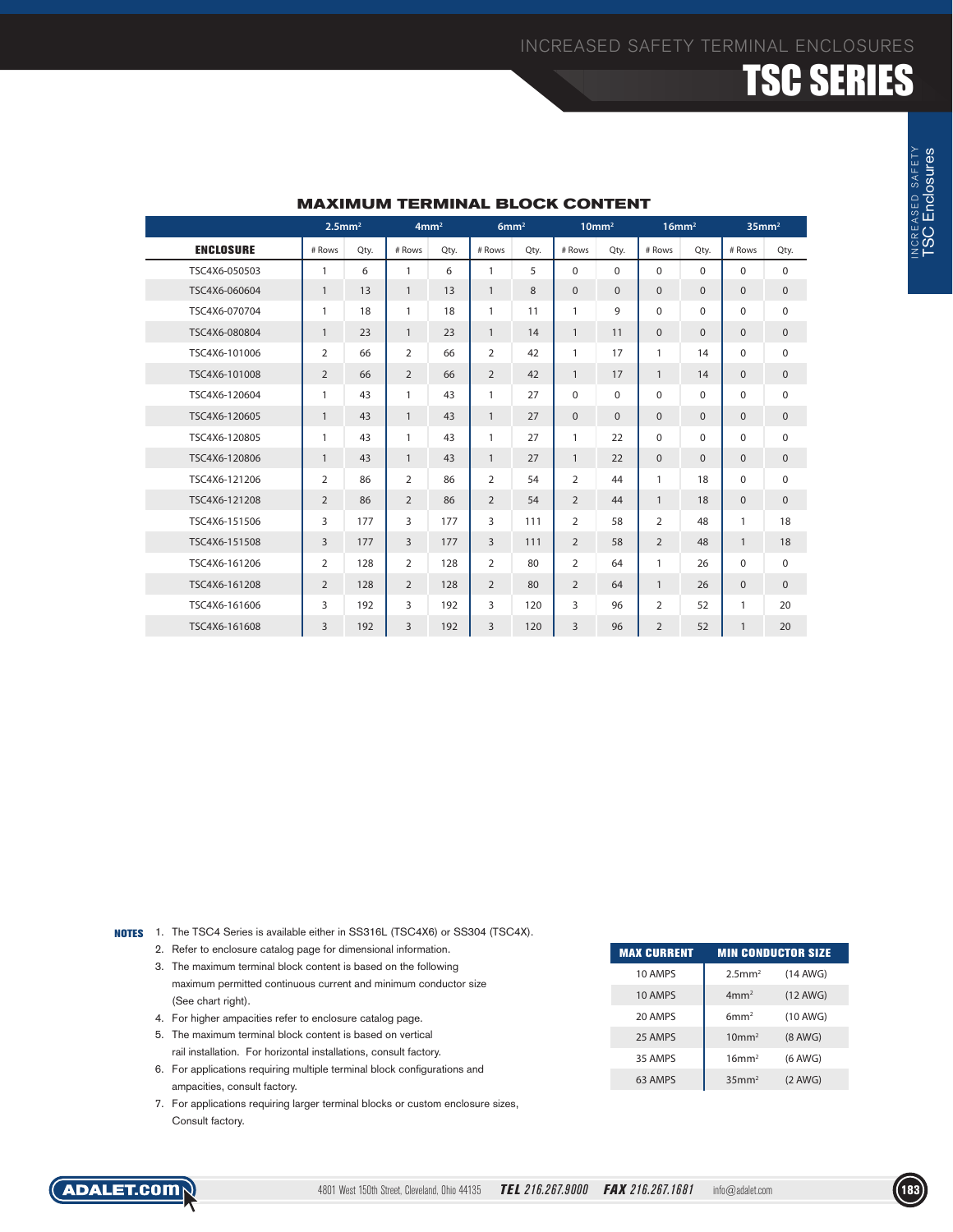### 5" x 5" x 3" Screw Cover

#### **STAINLESS STEEL 304**

| <b>ENCLOSURES WITH TERMINALS</b> |                    |  |  |  |  |  |
|----------------------------------|--------------------|--|--|--|--|--|
| <b>Catalog Number</b>            | <b>Gland Plate</b> |  |  |  |  |  |
| TSC4X-050503                     | None               |  |  |  |  |  |

![](_page_2_Figure_5.jpeg)

#### **STAINLESS STEEL 316L**

| <b>ENCLOSURES WITH TERMINALS</b> |                    |  |  |  |  |  |
|----------------------------------|--------------------|--|--|--|--|--|
| Catalog Number                   | <b>Gland Plate</b> |  |  |  |  |  |
| TSC4X6-050503                    | None               |  |  |  |  |  |

#### **MAXIMUM NUMBER OF CABLE/CONDUIT ENTRIES**

|                | <b>SIZE</b> | <b>WITHOUT GLAND PLATES</b> |                |
|----------------|-------------|-----------------------------|----------------|
| <b>NPT</b>     | Metric      | Sides A & B                 | Sides C & D    |
| $\frac{1}{2}$  | M16         | $\overline{2}$              | $\overline{2}$ |
| $\frac{3}{4}$  | M20         | $\overline{2}$              | $\overline{2}$ |
| $\mathbf{1}$   | M25         |                             |                |
| $1\frac{1}{4}$ | M32         |                             |                |
| $1\frac{1}{2}$ | M40         |                             |                |
| $\overline{2}$ | M50         |                             |                |
| $2\frac{1}{2}$ | M63         |                             |                |

|          | <b>MIN CONDUCTOR SIZE</b>     | $.5$ mm <sup>2</sup>    | $1.5$ mm <sup>2</sup>        |          |             | $2.5$ mm <sup>2</sup> | 4mm <sup>2</sup> |          | $ 6$ mm <sup>2</sup>   10mm <sup>2</sup>   16mm <sup>2</sup> |          | $35$ mm <sup>2</sup> |          |
|----------|-------------------------------|-------------------------|------------------------------|----------|-------------|-----------------------|------------------|----------|--------------------------------------------------------------|----------|----------------------|----------|
|          | <b>MIN CONDUCTOR SIZE AWG</b> |                         | 16                           |          | 14          |                       | 12 <sup>2</sup>  | 10       | $\mathbf{a}$                                                 | G.       | 2                    |          |
|          | <b>MAXIMUM AMPERAGE</b>       | $\overline{\mathbf{3}}$ | 8                            | 10       | 16'         | 20                    | 25               | 35       | 50                                                           | 63       | 80                   | 100      |
|          | $1.5$ mm <sup>2</sup>         |                         | $\leftarrow$ 6 $\rightarrow$ |          |             | X                     | X                | $\times$ | $\times$                                                     | $\times$ | X                    | X        |
| Size     | $2.5$ mm <sup>2</sup>         |                         | $\leftarrow$ 6 $\rightarrow$ |          |             |                       | $\times$         | $\times$ | $\times$                                                     | $\times$ | $\times$             | $\times$ |
| Block    | 4mm <sup>2</sup>              |                         | $\leftarrow$ 6 $\rightarrow$ |          |             |                       |                  | $\times$ | $\times$                                                     | $\times$ | $\times$             | X        |
|          | 6mm <sup>2</sup>              |                         | $\leftarrow$ 5 $\rightarrow$ |          |             |                       |                  |          | $\times$                                                     | $\times$ | $\times$             | X        |
|          | 10mm <sup>2</sup>             | $\times$                | $\times$                     | $\times$ | $\times$    | $\times$              | $\times$         | $\times$ | $\times$                                                     | $\times$ | $\times$             | X        |
| Terminal | $16$ mm <sup>2</sup>          | X                       | $\times$                     | $\times$ | $\times$    | X                     | $\times$         | $\times$ | $\times$                                                     | X        | $\times$             | $\times$ |
|          | $35$ mm <sup>2</sup>          | $\times$                | $\mathsf{X}$                 | $\times$ | $\mathbb X$ | X                     | $\times$         | $\times$ | $\times$                                                     | X        | $\times$             | X        |

- **NOTES** 1. The maximum terminal block content is based on vertical rail installation. For horizontal installations, consult factory.
	- 2. For applications requiring multiple terminal block configurations and ampacities, consult factory.
- 3. For applications requiring larger terminal blocks or custom enclosure sizes, consult factory.
- 4. For conduit/cable spacings, wire bending and wire conversion guidelines, refer to the inside back cover of this catalog.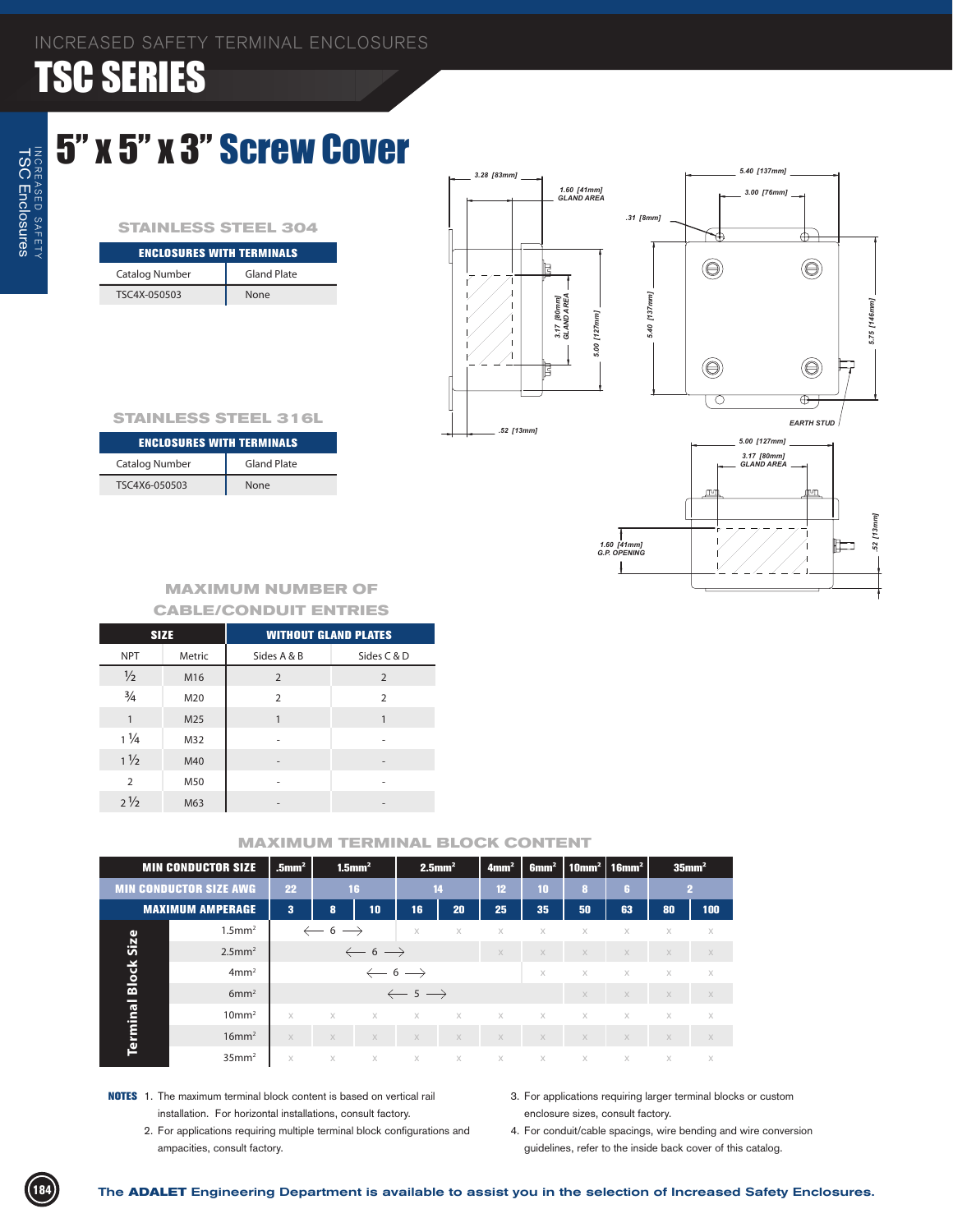### 6" x 6" x 4" Screw Cover

| <b>STAINLESS STEEL 304</b>       |                    |  |  |  |  |
|----------------------------------|--------------------|--|--|--|--|
| <b>ENCLOSURES WITH TERMINALS</b> |                    |  |  |  |  |
| Catalog Number                   | <b>Gland Plate</b> |  |  |  |  |

TSC4X-060604 None

![](_page_3_Figure_5.jpeg)

| <b>ENCLOSURES WITH TERMINALS</b> |                    |  |  |  |  |  |  |  |
|----------------------------------|--------------------|--|--|--|--|--|--|--|
| Catalog Number                   | <b>Gland Plate</b> |  |  |  |  |  |  |  |
| TSC4X6-060604                    | None               |  |  |  |  |  |  |  |

#### **MAXIMUM NUMBER OF CABLE/CONDUIT ENTRIES**

| <b>SIZE</b>    |        | <b>WITHOUT GLAND PLATES</b> |                |  |  |  |  |
|----------------|--------|-----------------------------|----------------|--|--|--|--|
| <b>NPT</b>     | Metric | Sides A & B                 | Sides C & D    |  |  |  |  |
| $\frac{1}{2}$  | M16    | 6                           | 6              |  |  |  |  |
| $\frac{3}{4}$  | M20    | 3                           | 3              |  |  |  |  |
| $\mathbf{1}$   | M25    | $\overline{2}$              | $\overline{2}$ |  |  |  |  |
| $1\frac{1}{4}$ | M32    | $\mathcal{P}$               | $\overline{2}$ |  |  |  |  |
| $1\frac{1}{2}$ | M40    | 1                           |                |  |  |  |  |
| $\overline{2}$ | M50    |                             |                |  |  |  |  |
| $2\frac{1}{2}$ | M63    |                             |                |  |  |  |  |

#### **MAXIMUM TERMINAL BLOCK CONTENT**

|              | <b>MIN CONDUCTOR SIZE</b>     |                               | $1.5$ mm <sup>2</sup>         |          | $2.5$ mm <sup>2</sup>        |             | 4mm <sup>2</sup> | 6mm <sup>2</sup> | $\mid$ 10mm <sup>2</sup> $\mid$ 16mm <sup>2</sup> |          | $35$ mm <sup>2</sup> |          |
|--------------|-------------------------------|-------------------------------|-------------------------------|----------|------------------------------|-------------|------------------|------------------|---------------------------------------------------|----------|----------------------|----------|
|              | <b>MIN CONDUCTOR SIZE AWG</b> |                               | 16                            |          | 14                           |             | 12 <sup>2</sup>  | 10               | 8                                                 | f.       |                      | 12       |
|              | <b>MAXIMUM AMPERAGE</b>       | 3                             | 8                             | 10       | 16                           | 20          | 25               | 35               | 50                                                | 63       | 80                   | 100      |
|              | $1.5$ mm <sup>2</sup>         |                               | $\leftarrow$ 13 $\rightarrow$ |          | $\times$                     | $\times$    | $\times$         | $\times$         | X                                                 | X        | $\times$             | X        |
| Size         | $2.5$ mm <sup>2</sup>         | $\leftarrow$ 13 $\rightarrow$ |                               |          |                              | 9           | $\times$         | X                | X                                                 | $\times$ | $\times$             | $\times$ |
| <b>Block</b> | 4mm <sup>2</sup>              | $\leftarrow$ 13 $\rightarrow$ |                               |          |                              |             | 10               | $\times$         | $\times$                                          | $\times$ | $\times$             | $\times$ |
|              | 6mm <sup>2</sup>              |                               |                               |          | $\leftarrow$ 8 $\rightarrow$ |             |                  |                  | $\times$                                          | $\times$ | $\times$             | $\times$ |
| Terminal     | 10mm <sup>2</sup>             | $\times$                      | $\times$                      | $\times$ | $\times$                     | $\times$    | $\times$         | $\times$         | $\times$                                          | $\times$ | $\times$             | $\times$ |
|              | $16$ mm <sup>2</sup>          | $\times$                      | $\times$                      | $\times$ | $\times$                     | $\times$    | $\times$         | $\times$         | $\times$                                          | $\times$ | $\times$             | $\times$ |
|              | $35$ mm <sup>2</sup>          | $\times$                      | $\times$                      | $\times$ | $\times$                     | $\mathbb X$ | $\times$         | $\times$         | $\times$                                          | $\times$ | $\times$             | $\times$ |

- **NOTES** 1. The maximum terminal block content is based on vertical rail installation. For horizontal installations, consult factory.
	- 2. For applications requiring multiple terminal block configurations and ampacities, consult factory.
- 3. For applications requiring larger terminal blocks or custom enclosure sizes, consult factory.

4. For conduit/cable spacings, wire bending and wire conversion guidelines, refer to the inside back cover of this catalog.

![](_page_3_Figure_15.jpeg)

![](_page_3_Picture_16.jpeg)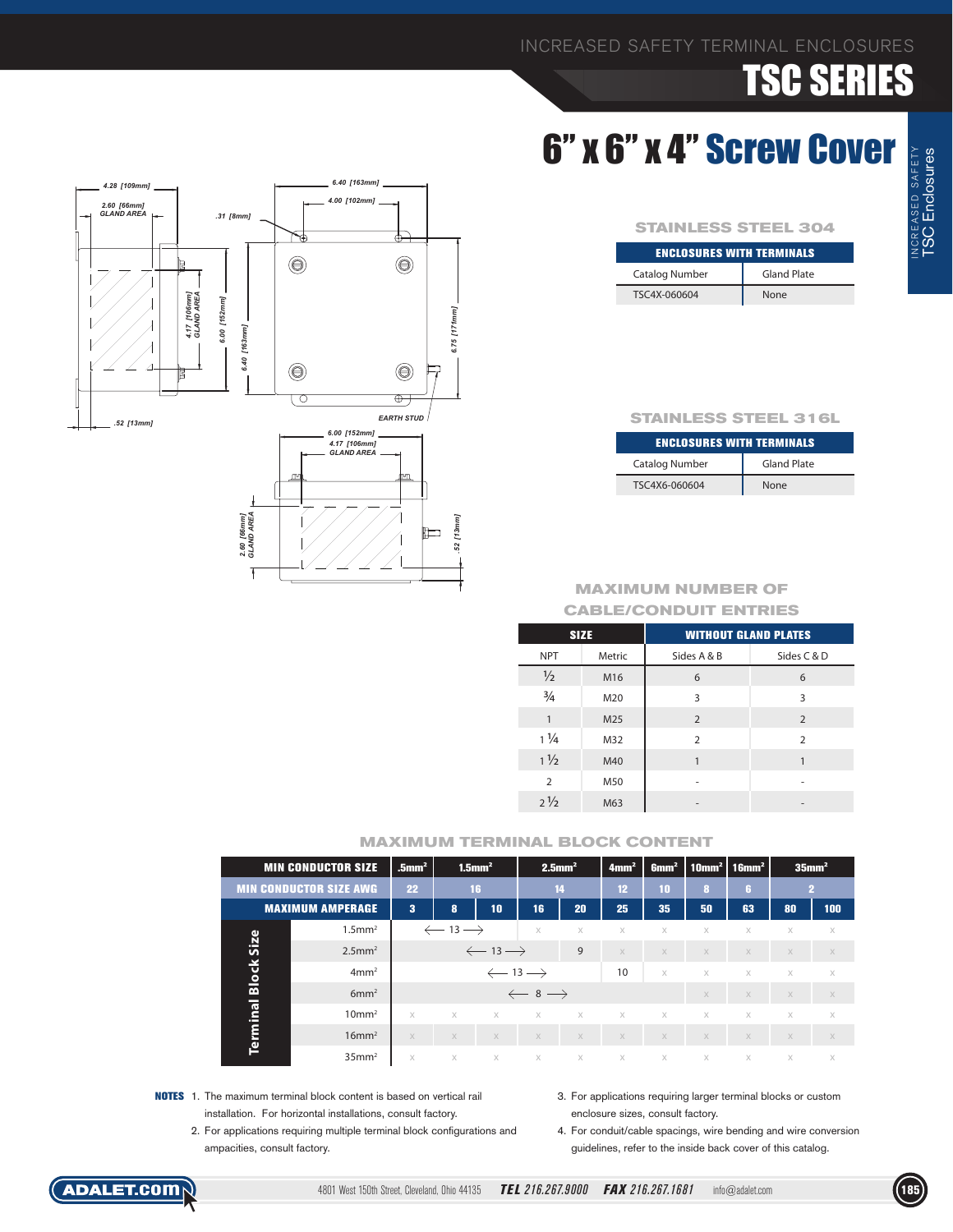### 7" x 7" x 4" Screw Cover

#### **STAINLESS STEEL 304**

| <b>ENCLOSURES WITH TERMINALS</b> |                    |  |  |  |  |  |
|----------------------------------|--------------------|--|--|--|--|--|
| Catalog Number                   | <b>Gland Plate</b> |  |  |  |  |  |
| TSC4X-070704                     | <b>None</b>        |  |  |  |  |  |

![](_page_4_Figure_5.jpeg)

#### **STAINLESS STEEL 316L**

| <b>ENCLOSURES WITH TERMINALS</b> |             |  |  |  |  |  |
|----------------------------------|-------------|--|--|--|--|--|
| Catalog Number                   | Gland Plate |  |  |  |  |  |
| TSC4X6-070704                    | None        |  |  |  |  |  |

#### **MAXIMUM NUMBER OF CABLE/CONDUIT ENTRIES**

|                | <b>SIZE</b>     | <b>WITHOUT GLAND PLATES</b> |                |  |  |  |
|----------------|-----------------|-----------------------------|----------------|--|--|--|
| <b>NPT</b>     | Metric          | Sides A & B                 | Sides C & D    |  |  |  |
| $\frac{1}{2}$  | M16             | 8                           | 8              |  |  |  |
| $\frac{3}{4}$  | M20             | 3                           | 3              |  |  |  |
| $\mathbf{1}$   | M <sub>25</sub> | 3                           | 3              |  |  |  |
| $1\frac{1}{4}$ | M32             | 2                           | $\overline{2}$ |  |  |  |
| $1\frac{1}{2}$ | M40             | $\overline{2}$              | $\overline{2}$ |  |  |  |
| $\overline{2}$ | M50             |                             | ۰              |  |  |  |
| $2\frac{1}{2}$ | M63             |                             |                |  |  |  |

|                               | <b>MIN CONDUCTOR SIZE</b> | $.5$ mm <sup>2</sup> | $1.5$ mm <sup>2</sup>         |                               |                               |             | $2.5$ mm <sup>2</sup> |          | 4mm <sup>2</sup> | 6mm <sup>2</sup> |          | $\mid$ 10mm $^2$ $\mid$ 16mm $^2$ |  | $35$ mm <sup>2</sup> |
|-------------------------------|---------------------------|----------------------|-------------------------------|-------------------------------|-------------------------------|-------------|-----------------------|----------|------------------|------------------|----------|-----------------------------------|--|----------------------|
| <b>MIN CONDUCTOR SIZE AWG</b> |                           | 22                   |                               | 16                            |                               | 14          | 12 <sup>2</sup>       | 10       | 8                | 6                |          | $\mathbf{2}$                      |  |                      |
|                               | <b>MAXIMUM AMPERAGE</b>   | 3                    | 10<br>8                       |                               | 16'                           | 20          | 25                    | 35       | 50               | 63               | 80       | 100                               |  |                      |
|                               | $1.5$ mm <sup>2</sup>     |                      | $\leftarrow$ 18 $\rightarrow$ |                               | $\times$                      | $\times$    | X                     | $\times$ | X                | $\times$         | $\times$ | $\times$                          |  |                      |
| Size                          | $2.5$ mm <sup>2</sup>     |                      |                               | $\leftarrow$ 18 $\rightarrow$ |                               | 10          | $\times$              | $\times$ | X                | $\times$         | $\times$ | $\times$                          |  |                      |
| Block                         | 4mm <sup>2</sup>          |                      |                               | $\leftarrow$ 18 $\rightarrow$ |                               |             | 11                    | $\times$ | X                | $\times$         | $\times$ | $\times$                          |  |                      |
|                               | 6mm <sup>2</sup>          |                      |                               |                               | $\leftarrow$ 11 $\rightarrow$ |             |                       | 8        | $\times$         | $\times$         | $\times$ | $\times$                          |  |                      |
|                               | $10 \text{mm}^2$          |                      |                               |                               | $\leftarrow$ 9 $\rightarrow$  |             |                       |          | $\overline{7}$   | $\times$         | $\times$ | $\times$                          |  |                      |
| Terminal                      | $16$ mm <sup>2</sup>      | $\times$             | X                             | $\times$                      | $\times$                      | $\times$    | $\times$              | $\times$ | $\mathbb X$      | $\times$         | $\times$ | $\times$                          |  |                      |
|                               | 35mm <sup>2</sup>         | X                    | $\times$                      | $\times$                      | $\mathsf{X}$                  | $\mathbb X$ | $\times$              | $\chi$   | $\times$         | $\times$         | $\times$ | $\times$                          |  |                      |

- **NOTES** 1. The maximum terminal block content is based on vertical rail installation. For horizontal installations, consult factory.
	- 2. For applications requiring multiple terminal block configurations and ampacities, consult factory.
- 3. For applications requiring larger terminal blocks or custom enclosure sizes, consult factory.
- 4. For conduit/cable spacings, wire bending and wire conversion guidelines, refer to the inside back cover of this catalog.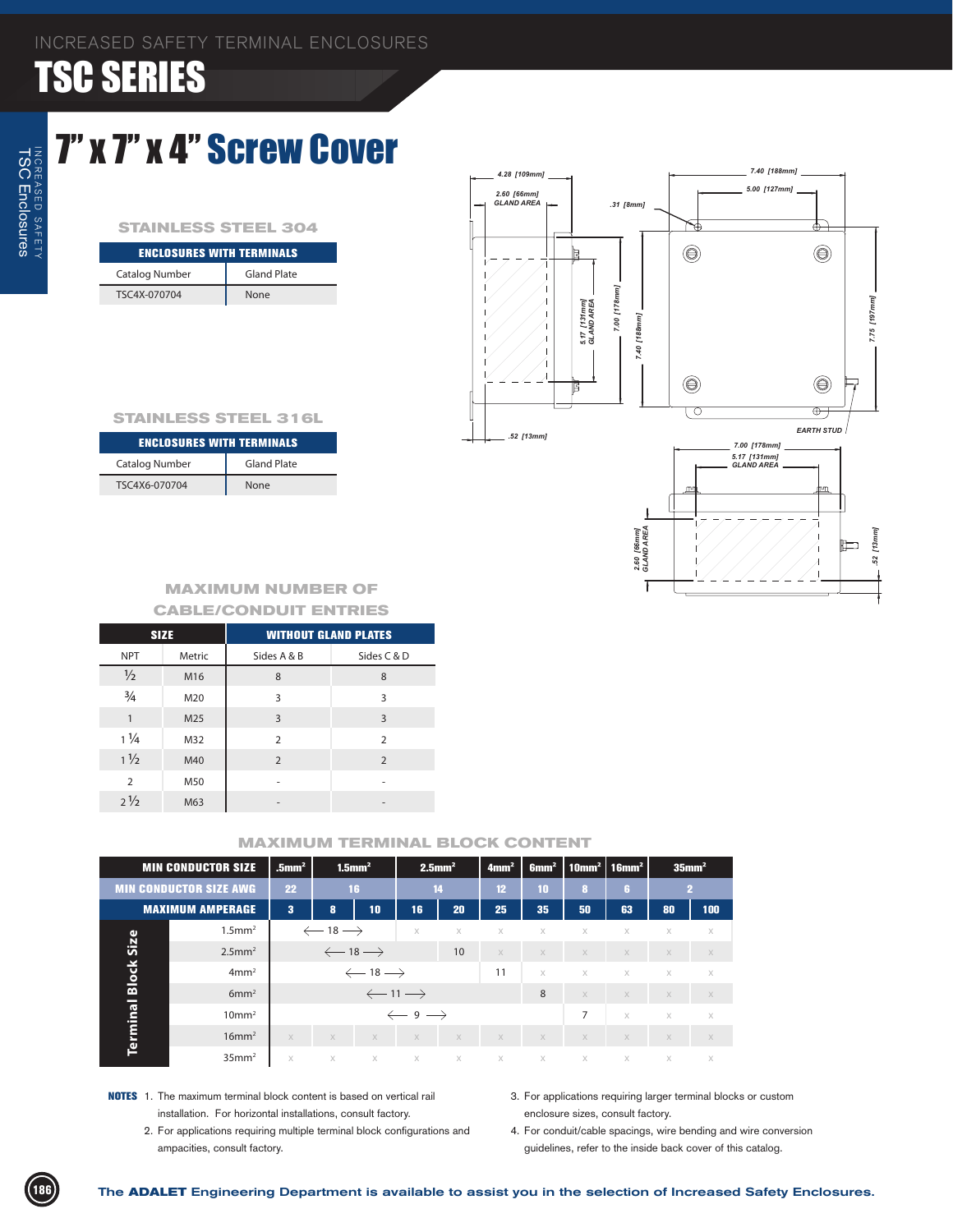### 8" x 8" x 4" Screw Cover

| <b>STAINLESS STEEL 304</b>       |                    |  |  |  |  |  |
|----------------------------------|--------------------|--|--|--|--|--|
| <b>ENCLOSURES WITH TERMINALS</b> |                    |  |  |  |  |  |
| Catalog Number                   | <b>Gland Plate</b> |  |  |  |  |  |
| TSC4X-080804                     | None               |  |  |  |  |  |

#### **STAINLESS STEEL 316L**

| <b>ENCLOSURES WITH TERMINALS</b> |                    |  |  |  |  |  |
|----------------------------------|--------------------|--|--|--|--|--|
| <b>Catalog Number</b>            | <b>Gland Plate</b> |  |  |  |  |  |
| TSC4X6-080804                    | None               |  |  |  |  |  |

#### **MAXIMUM NUMBER OF CABLE/CONDUIT ENTRIES**

| <b>SIZE</b>    |        | <b>WITHOUT GLAND PLATES</b> |                          |  |  |  |
|----------------|--------|-----------------------------|--------------------------|--|--|--|
| <b>NPT</b>     | Metric | Sides A & B                 | Sides C & D              |  |  |  |
| $\frac{1}{2}$  | M16    | 10                          | 10                       |  |  |  |
| $\frac{3}{4}$  | M20    | 4                           | 4                        |  |  |  |
| $\mathbf{1}$   | M25    | 3                           | 3                        |  |  |  |
| $1\frac{1}{4}$ | M32    | $\overline{2}$              | $\overline{2}$           |  |  |  |
| $1\frac{1}{2}$ | M40    | $\overline{2}$              | $\overline{2}$           |  |  |  |
| $\overline{2}$ | M50    |                             |                          |  |  |  |
| $2\frac{1}{2}$ | M63    |                             | $\overline{\phantom{a}}$ |  |  |  |

#### **MAXIMUM TERMINAL BLOCK CONTENT**

|              | <b>MIN CONDUCTOR SIZE</b>     | $1.5$ mm <sup>2</sup><br>$.5$ mm <sup>2</sup> |                               |                               |                               | $2.5$ mm <sup>2</sup> |          | 4mm <sup>2</sup> | 6mm <sup>2</sup> | $\mid$ 10mm <sup>2</sup> $\mid$ 16mm <sup>2</sup> |          | $35$ mm <sup>2</sup> |  |
|--------------|-------------------------------|-----------------------------------------------|-------------------------------|-------------------------------|-------------------------------|-----------------------|----------|------------------|------------------|---------------------------------------------------|----------|----------------------|--|
|              | <b>MIN CONDUCTOR SIZE AWG</b> |                                               |                               | 14<br>16                      |                               | 12                    | 10       | 8                | ß.               |                                                   | 12       |                      |  |
|              | <b>MAXIMUM AMPERAGE</b>       | 3<br>10<br>8                                  |                               | 16                            | 20                            | 25                    | 35       | 50               | 63               | 80                                                | 100      |                      |  |
|              | $1.5$ mm <sup>2</sup>         |                                               | $\leftarrow$ 23 $\rightarrow$ |                               | $\times$                      | $\times$              | $\times$ | $\times$         | X                | X                                                 | $\times$ | $\times$             |  |
| Size         | $2.5$ mm <sup>2</sup>         | $\leftarrow$ 23 $\rightarrow$                 |                               |                               | 19                            | 11                    | $\times$ | X                | X                | $\times$                                          | $\times$ | $\times$             |  |
| <b>Block</b> | 4mm <sup>2</sup>              |                                               | $\leftarrow$ 23 $\rightarrow$ |                               |                               | 21                    | 12       | $\times$         | $\times$         | $\times$                                          | $\times$ | $\times$             |  |
|              | 6mm <sup>2</sup>              |                                               |                               | $\leftarrow$ 14 $\rightarrow$ |                               |                       |          | 9                | X                | $\times$                                          | $\times$ | $\times$             |  |
| Terminal     | 10mm <sup>2</sup>             |                                               |                               |                               | $\leftarrow$ 11 $\rightarrow$ |                       |          |                  | 7                | $\times$                                          | $\times$ | $\times$             |  |
|              | $16$ mm <sup>2</sup>          | $\times$                                      | X                             | $\times$                      | $\times$                      | $\times$              | $\times$ | $\times$         | $\times$         | $\times$                                          | $\times$ | $\times$             |  |
|              | $35$ mm <sup>2</sup>          | $\times$                                      | $\times$                      | $\times$                      | X                             | X                     | $\times$ | $\times$         | $\times$         | $\times$                                          | $\times$ | $\times$             |  |

- **NOTES** 1. The maximum terminal block content is based on vertical rail installation. For horizontal installations, consult factory.
	- 2. For applications requiring multiple terminal block configurations and ampacities, consult factory.
- 3. For applications requiring larger terminal blocks or custom enclosure sizes, consult factory.

4. For conduit/cable spacings, wire bending and wire conversion guidelines, refer to the inside back cover of this catalog.

![](_page_5_Figure_15.jpeg)

![](_page_5_Picture_16.jpeg)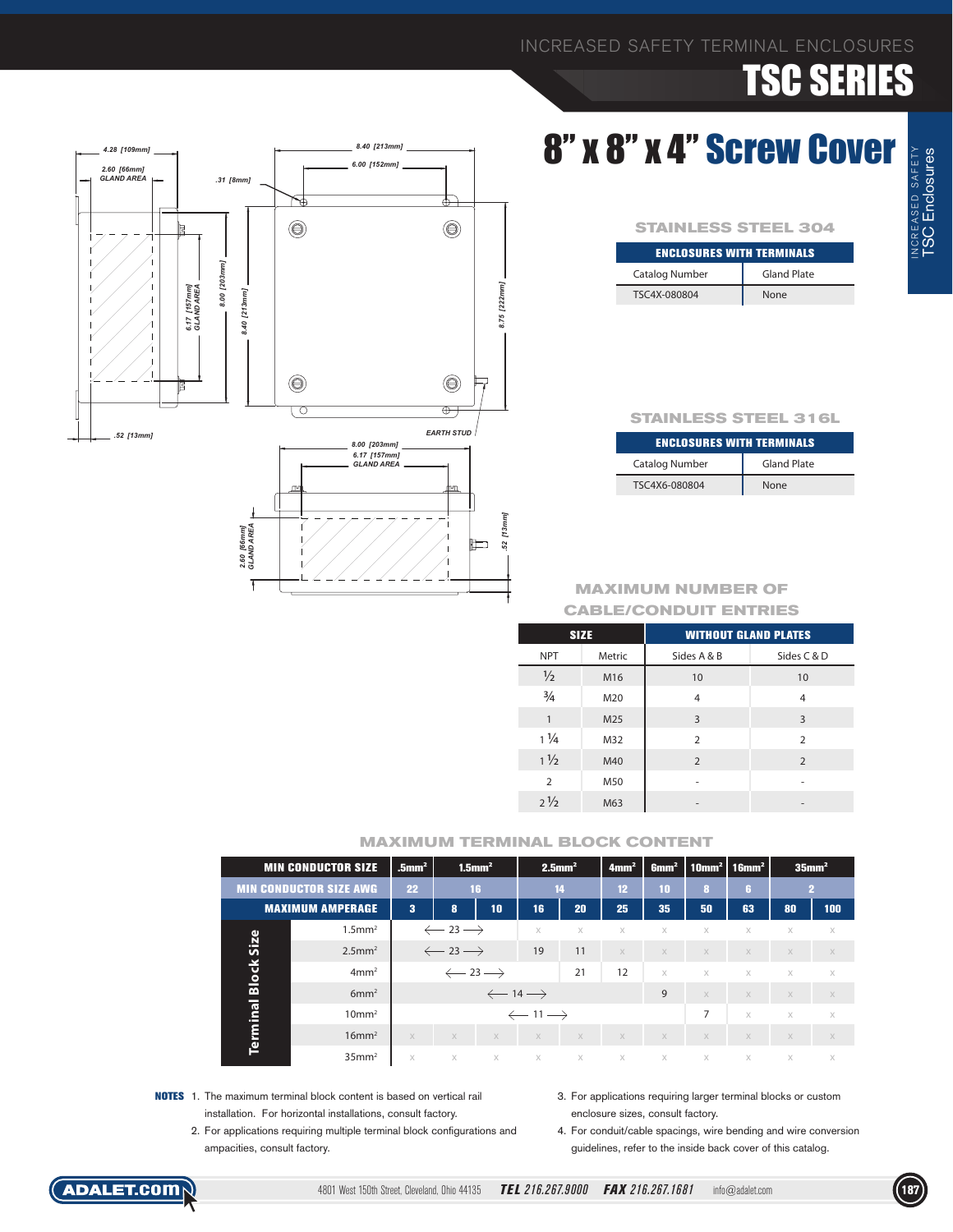### 10" x 10" x 6" Screw Cover

#### **STAINLESS STEEL 304**

| <b>ENCLOSURES WITH TERMINALS</b> |                   |  |  |  |  |  |
|----------------------------------|-------------------|--|--|--|--|--|
| Catalog Number                   | Gland Plate       |  |  |  |  |  |
| TSC4X-101006                     | None              |  |  |  |  |  |
| TSC4X-101006-B                   | Side B            |  |  |  |  |  |
| TSC4X-101006-AB                  | Sides A & B       |  |  |  |  |  |
| TSC4X-101006-BCD                 | Sides B, C & D    |  |  |  |  |  |
| TSC4X-101006-ABCD                | Sides A, B, C & D |  |  |  |  |  |

#### **STAINLESS STEEL 316L**

| <b>ENCLOSURES WITH TERMINALS</b> |  |  |  |  |  |  |  |
|----------------------------------|--|--|--|--|--|--|--|
| <b>Gland Plate</b>               |  |  |  |  |  |  |  |
| None                             |  |  |  |  |  |  |  |
| Side B                           |  |  |  |  |  |  |  |
| Sides A & B                      |  |  |  |  |  |  |  |
| Sides B, C & D                   |  |  |  |  |  |  |  |
| Sides A, B, C & D                |  |  |  |  |  |  |  |
|                                  |  |  |  |  |  |  |  |

![](_page_6_Figure_7.jpeg)

 $\overline{\circ}$ 

ō

[41mm]

 $0.09$ 

*.10 [3mm] 6.28 [160mm]*

 $\mathbf c$ 

.10 [3mm]

Ŧ

6.28 [160mm]

#### **MAXIMUM NUMBER OF CABLE/CONDUIT ENTRIES**

|                | <b>SIZE</b> | <b>WITHOUT GLAND PLATES</b> |                | <b>WITH GLAND PLATES</b> |                |  |  |
|----------------|-------------|-----------------------------|----------------|--------------------------|----------------|--|--|
| <b>NPT</b>     | Metric      | Sides A & B                 | Sides C & D    | Sides A & B              | Sides C & D    |  |  |
| $\frac{1}{2}$  | M16         | 18                          | 18             | 10                       | 8              |  |  |
| $\frac{3}{4}$  | M20         | 15                          | 15             | 5                        | 4              |  |  |
|                | M25         | 8                           | 8              | $\overline{4}$           | 3              |  |  |
| $1\frac{1}{4}$ | M32         | 6                           | 6              | 3                        | $\overline{2}$ |  |  |
| $1\frac{1}{2}$ | M40         | $\overline{4}$              | $\overline{4}$ | $\mathcal{P}$            | $\mathcal{L}$  |  |  |
| $\overline{2}$ | M50         | $\mathcal{P}$               | $\mathcal{P}$  | $\mathcal{P}$            |                |  |  |
| $2\frac{1}{2}$ | M63         | $\overline{2}$              | $\overline{2}$ | $\overline{\phantom{a}}$ |                |  |  |

| <b>MIN CONDUCTOR SIZE</b>     |          | $1.5$ mm <sup>2</sup><br>$.5$ mm $^2$ |                               |          | $2.5$ mm <sup>2</sup>                                                | 4mm <sup>2</sup>  | 6mm <sup>2</sup> | $\mid$ 10mm $^2$ $\mid$ 16mm $^2$ |          | $35$ mm <sup>2</sup> |                |
|-------------------------------|----------|---------------------------------------|-------------------------------|----------|----------------------------------------------------------------------|-------------------|------------------|-----------------------------------|----------|----------------------|----------------|
| <b>MIN CONDUCTOR SIZE AWG</b> | 22       |                                       |                               |          |                                                                      | 12                | 10               | 8                                 | <b>G</b> |                      | $\overline{2}$ |
| <b>MAXIMUM AMPERAGE</b>       | $\bf{3}$ | 8                                     | 10                            | 16       | 20                                                                   | 25                | 35               | 50                                | 63       | 80                   | 100            |
| $1.5$ mm <sup>2</sup>         |          |                                       | 39                            | $\times$ | $\times$                                                             | $\times$          | $\times$         | X                                 | $\times$ | X                    | X              |
| $2.5$ mm <sup>2</sup>         |          | $\leftarrow$ 66 $\rightarrow$         |                               |          | 15                                                                   | $\times$          | $\times$         | $\times$                          | $\times$ | $\times$             | $\times$       |
| 4mm <sup>2</sup>              |          | $\leftarrow$ 66 $\rightarrow$         |                               |          | 29                                                                   | 16                | $\times$         | $\times$                          | $\times$ | $\times$             | $\times$       |
| 6mm <sup>2</sup>              |          |                                       |                               |          |                                                                      | 32                | 12               | $\times$                          | $\times$ | $\times$             | $\times$       |
| 10mm <sup>2</sup>             |          |                                       |                               |          |                                                                      |                   | 16               | 10                                | $\times$ | $\times$             | $\times$       |
| $16$ mm <sup>2</sup>          |          | $\leftarrow$ 14 $\rightarrow$         |                               |          |                                                                      |                   |                  |                                   | 12       | $\times$             | $\times$       |
| 35mm <sup>2</sup>             | $\times$ | $\times$                              |                               |          |                                                                      | $\times$          | $\times$         | $\times$                          | $\times$ | $\times$             | $\times$       |
|                               |          |                                       | $\leftarrow$ 66 $\rightarrow$ | 16       | 26<br>$\leftarrow$ 42 $\rightarrow$<br>$\leftarrow$ 17 $\rightarrow$ | 14<br>$X$ $X$ $X$ |                  |                                   |          |                      |                |

- **NOTES** 1. The maximum terminal block content is based on vertical rail installation. For horizontal installations, consult factory.
	- 2. For applications requiring multiple terminal block configurations and ampacities, consult factory.
- 3. For applications requiring larger terminal blocks or custom enclosure sizes, consult factory.
- 4. For conduit/cable spacings, wire bending and wire conversion guidelines, refer to the inside back cover of this catalog.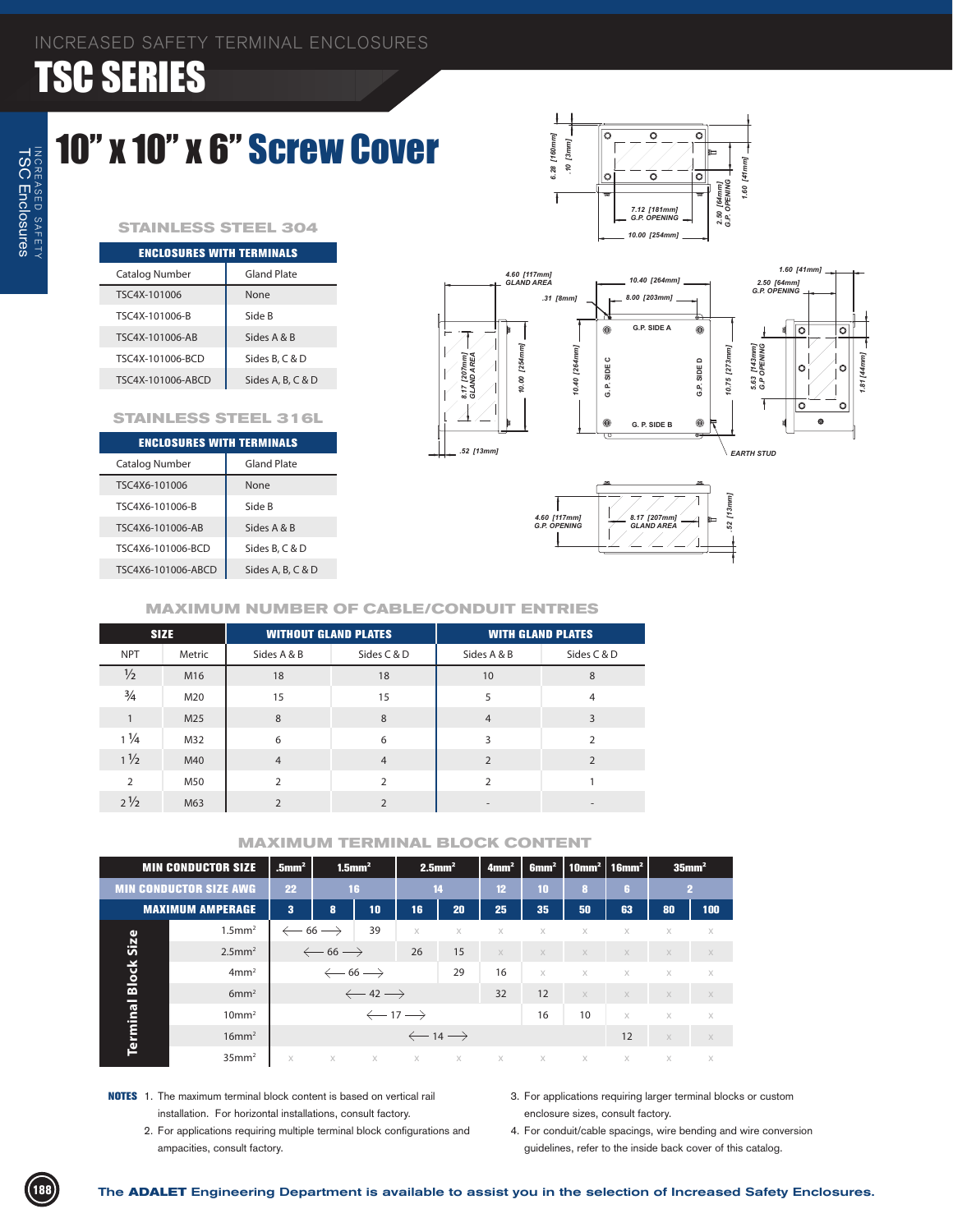# 10" x 10" x 8" Screw Cover

![](_page_7_Figure_3.jpeg)

| <b>ENCLOSURES WITH TERMINALS</b> |                    |  |  |  |  |  |
|----------------------------------|--------------------|--|--|--|--|--|
| Catalog Number                   | <b>Gland Plate</b> |  |  |  |  |  |
| TSC4X-101008                     | None               |  |  |  |  |  |
| TSC4X-101008-B                   | Side B             |  |  |  |  |  |
| TSC4X-101008-AB                  | Sides A & B        |  |  |  |  |  |
| TSC4X-101008-BCD                 | Sides B, C & D     |  |  |  |  |  |
| TSC4X-101008-ABCD                | Sides A, B, C & D  |  |  |  |  |  |

#### **STAINLESS STEEL 316L**

| <b>ENCLOSURES WITH TERMINALS</b> |                    |  |  |  |  |  |  |
|----------------------------------|--------------------|--|--|--|--|--|--|
| Catalog Number                   | <b>Gland Plate</b> |  |  |  |  |  |  |
| TSC4X6-101008                    | None               |  |  |  |  |  |  |
| TSC4X6-101008-B                  | Side B             |  |  |  |  |  |  |
| TSC4X6-101008-AB                 | Sides A & B        |  |  |  |  |  |  |
| TSC4X6-101008-BCD                | Sides B, C & D     |  |  |  |  |  |  |
| TSC4X6-101008-ABCD               | Sides A, B, C & D  |  |  |  |  |  |  |

![](_page_7_Figure_7.jpeg)

| <b>SIZE</b>    |        | <b>WITHOUT GLAND PLATES</b> |                | <b>WITH GLAND PLATES</b> |                |  |  |
|----------------|--------|-----------------------------|----------------|--------------------------|----------------|--|--|
| <b>NPT</b>     | Metric | Sides A & B                 | Sides C & D    | Sides A & B              | Sides C & D    |  |  |
| $\frac{1}{2}$  | M16    | 30                          | 30             | 15                       | 12             |  |  |
| $\frac{3}{4}$  | M20    | 20                          | 20             | 15                       | 12             |  |  |
| 1              | M25    | 12                          | 12             | 8                        | 6              |  |  |
| $1\frac{1}{4}$ | M32    | 6                           | 6              | 6                        | $\overline{4}$ |  |  |
| $1\frac{1}{2}$ | M40    | 6                           | 6              | $\overline{2}$           | $\overline{2}$ |  |  |
| $\overline{2}$ | M50    | $\overline{4}$              | $\overline{4}$ | $\overline{2}$           |                |  |  |
| $2\frac{1}{2}$ | M63    | $\overline{2}$              | $\overline{2}$ | $\overline{2}$           |                |  |  |

#### **MAXIMUM TERMINAL BLOCK CONTENT**

|              | <b>MIN CONDUCTOR SIZE</b>     | $1.5$ mm <sup>2</sup><br>$.5$ mm <sup>2</sup> |                               | $2.5$ mm <sup>2</sup>         |          | 4mm <sup>2</sup>              | 6mm <sup>2</sup> |          | 10mm <sup>2</sup>   16mm <sup>2</sup> |          | $35$ mm <sup>2</sup> |          |
|--------------|-------------------------------|-----------------------------------------------|-------------------------------|-------------------------------|----------|-------------------------------|------------------|----------|---------------------------------------|----------|----------------------|----------|
|              | <b>MIN CONDUCTOR SIZE AWG</b> | 22                                            |                               | 16                            | 14       |                               | 12 <sup>°</sup>  | 10       | 8                                     | ß.       |                      | 2        |
|              | <b>MAXIMUM AMPERAGE</b>       | 3                                             | 8                             | 10                            | 16       | 20                            | 25               | 35       | 50                                    | 63       | 80                   | 100      |
|              | $1.5$ mm <sup>2</sup>         | $\leftarrow$ 66 $\rightarrow$                 |                               | 47                            | $\times$ | $\times$                      | $\times$         | $\times$ | $\times$                              | X        | $\times$             | X        |
| Size         | $2.5$ mm <sup>2</sup>         |                                               | $\leftarrow$ 66 $\rightarrow$ |                               | 31       | 18                            | $\times$         | $\times$ | $\times$                              | $\times$ | $\times$             | $\times$ |
| <b>Block</b> | 4mm <sup>2</sup>              |                                               |                               | $\leftarrow$ 66 $\rightarrow$ |          | 35                            | 20               | $\times$ | $\times$                              | $\times$ | $\times$             | $\times$ |
|              | 6mm <sup>2</sup>              |                                               |                               | $\leftarrow$ 42 $\rightarrow$ |          |                               | 38               | 15       | $\times$                              | $\times$ | X                    | $\times$ |
|              | 10mm <sup>2</sup>             | $\leftarrow$ 17 $\rightarrow$                 |                               |                               |          |                               |                  |          | 12                                    | $\times$ | $\times$             | $\times$ |
| Terminal     | $16$ mm <sup>2</sup>          |                                               |                               |                               |          | $\leftarrow$ 14 $\rightarrow$ |                  |          |                                       |          | $\times$             | $\times$ |
|              | $35$ mm <sup>2</sup>          | X                                             | $\times$                      | $\times$                      | $\times$ | $\times$                      | $\times$         | X        | X                                     | X        | X                    | X        |

- **NOTES** 1. The maximum terminal block content is based on vertical rail installation. For horizontal installations, consult factory.
	- 2. For applications requiring multiple terminal block configurations and ampacities, consult factory.
- 3. For applications requiring larger terminal blocks or custom enclosure sizes, consult factory.

4. For conduit/cable spacings, wire bending and wire conversion guidelines, refer to the inside back cover of this catalog.

![](_page_7_Figure_15.jpeg)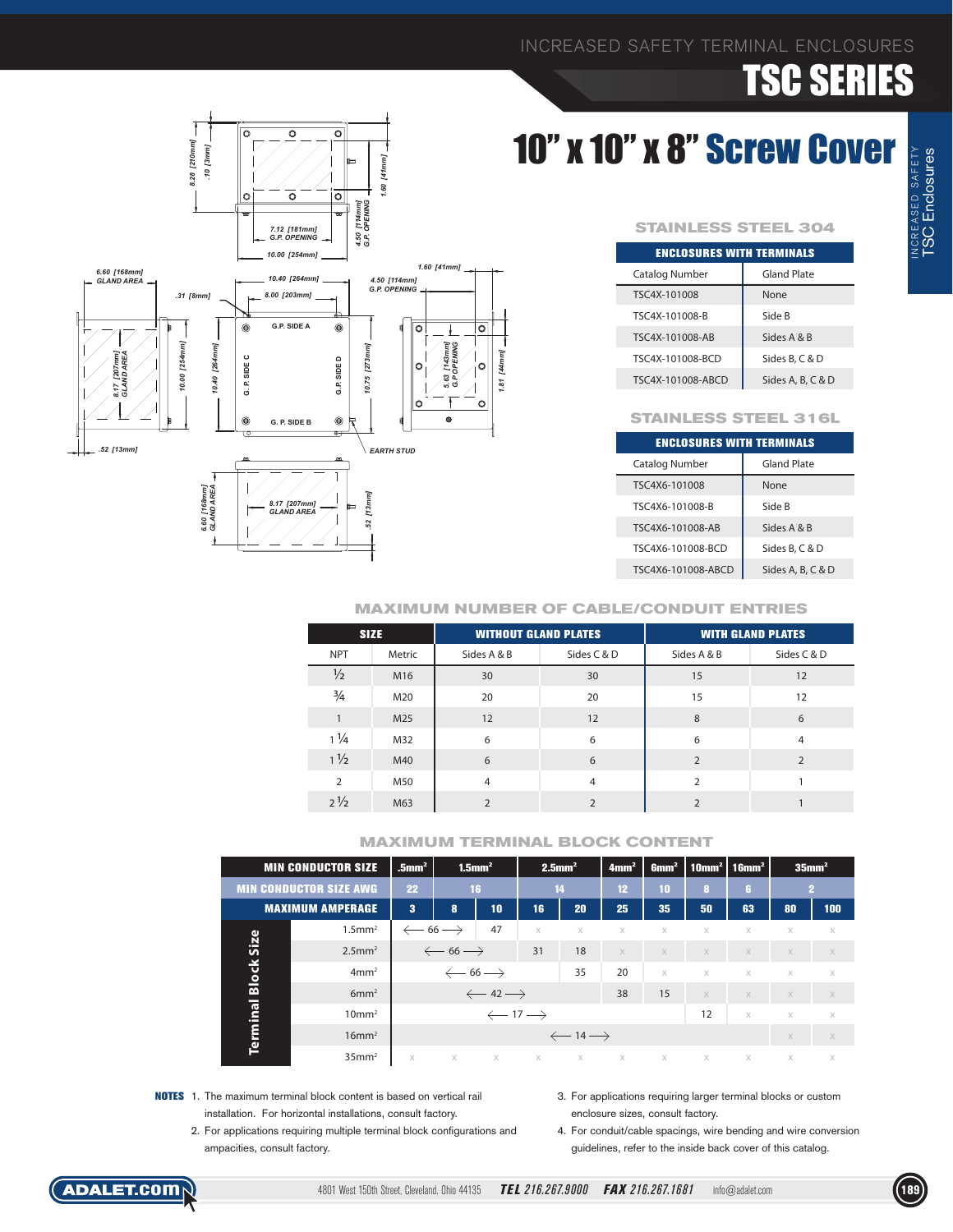### 12" x 6" x 4" Screw Cover

#### **STAINLESS STEEL 304**

| <b>ENCLOSURES WITH TERMINALS</b> |             |  |  |  |  |  |
|----------------------------------|-------------|--|--|--|--|--|
| Catalog Number                   | Gland Plate |  |  |  |  |  |
| TSC4X-120604                     | None        |  |  |  |  |  |

| 2.60 [66mm]<br>GLAND AREA |                                                        | .31 [8mm]                      | 4.00 [102mm]<br>¢                                    | ¢                                           |                                |
|---------------------------|--------------------------------------------------------|--------------------------------|------------------------------------------------------|---------------------------------------------|--------------------------------|
|                           | ı<br>12.00 [305mm]<br>10.17 [258mm]<br>GLAND AREA<br>t | 12.40 [315mm]                  | $\circlede$<br>$\circlede$                           | $\textcolor{blue}{\bigcirc}$<br>$\circlede$ | 12.75 [324mm]                  |
| .52 [13mm]                |                                                        | 2.60 [66mm]<br>GLAND AREA<br>Ŧ | ◯<br>6.00 [152mm]<br>4.17 [106mm]<br>GLAND AREA<br>皿 | $_{\oplus}$<br><u>rm</u><br>⊫               | <b>EARTH STUD</b><br>52 [13mm] |

 $\leftarrow$ <sup>4.28</sup> [109mm]  $\leftarrow$ 

*6.40 [163mm]*

#### **STAINLESS STEEL 316L**

| <b>ENCLOSURES WITH TERMINALS</b> |                    |  |  |  |  |  |  |
|----------------------------------|--------------------|--|--|--|--|--|--|
| Catalog Number                   | <b>Gland Plate</b> |  |  |  |  |  |  |
| TSC4X6-120604                    | None               |  |  |  |  |  |  |

#### **MAXIMUM NUMBER OF CABLE/CONDUIT ENTRIES**

| <b>SIZE</b>    |        | <b>WITHOUT GLAND PLATES</b> |                |  |  |  |  |
|----------------|--------|-----------------------------|----------------|--|--|--|--|
| <b>NPT</b>     | Metric | Sides A & B                 | Sides C & D    |  |  |  |  |
| $\frac{1}{2}$  | M16    | 6                           | 16             |  |  |  |  |
| $\frac{3}{4}$  | M20    | 3                           | 7              |  |  |  |  |
| $\mathbf{1}$   | M25    | 2                           | 5              |  |  |  |  |
| $1\frac{1}{4}$ | M32    | $\overline{2}$              | 4              |  |  |  |  |
| $1\frac{1}{2}$ | M40    |                             | $\overline{4}$ |  |  |  |  |
| $\overline{2}$ | M50    |                             | ۰              |  |  |  |  |
| $2\frac{1}{2}$ | M63    |                             | -              |  |  |  |  |

| <b>MIN CONDUCTOR SIZE</b> |                               | $.5$ mm <sup>2</sup>    |                               | $1.5$ mm <sup>2</sup>         |          | $2.5$ mm <sup>2</sup> | 4mm <sup>2</sup> | 6mm <sup>2</sup> |                       | $10mm2$   16mm <sup>2</sup> |          | 35mm <sup>2</sup> |
|---------------------------|-------------------------------|-------------------------|-------------------------------|-------------------------------|----------|-----------------------|------------------|------------------|-----------------------|-----------------------------|----------|-------------------|
|                           | <b>MIN CONDUCTOR SIZE AWG</b> | 22                      |                               | 16                            |          | 14                    |                  | 10               | 8                     | G.                          |          | 2                 |
|                           | <b>MAXIMUM AMPERAGE</b>       | $\overline{\mathbf{3}}$ | 8                             | 10 <sub>1</sub>               | 16       | 20                    | 25               | 35               | 50                    | 63                          | 80       | 100               |
|                           | $1.5$ mm <sup>2</sup>         |                         | $\leftarrow$ 43 $\rightarrow$ | 27                            | $\times$ | X                     | X                | X                | X                     | X                           | X        | $\times$          |
| Size                      | $2.5$ mm <sup>2</sup>         |                         | $\leftarrow$ 43 $\rightarrow$ |                               | 18       | 10                    | $\times$         | $\times$         | X                     | $\times$                    | $\times$ | $\times$          |
| <b>Block</b>              | 4mm <sup>2</sup>              |                         |                               | $\leftarrow$ 43 $\rightarrow$ |          | 20                    | 11               | X                | X                     | $\times$                    | $\times$ | $\times$          |
|                           | 6mm <sup>2</sup>              |                         |                               | $\leftarrow$ 27 $\rightarrow$ |          |                       | 22               | 8                | X                     | $\times$                    | $\times$ | $\times$          |
|                           | 10mm <sup>2</sup>             | $\times$                | $\times$                      | $\times$                      | $\times$ | $\times$              | $\times$         | X                | X                     | $\times$                    | $\times$ | $\times$          |
| Terminal                  | $16$ mm <sup>2</sup>          | $\times$                | $\times$                      | $\times$                      | $\times$ | $\mathbb X$           | $\times$         | $\mathbb X$      | $\chi$                | $\mathbb X$                 | $\times$ | $\mathbb X$       |
|                           | 35mm <sup>2</sup>             | $\times$                | $\chi$                        | $\times$                      | $\times$ | $\times$              | $\times$         | $\chi$           | $\boldsymbol{\times}$ | $\times$                    | $\times$ | $\times$          |

- **NOTES** 1. The maximum terminal block content is based on vertical rail installation. For horizontal installations, consult factory.
	- 2. For applications requiring multiple terminal block configurations and ampacities, consult factory.
- 3. For applications requiring larger terminal blocks or custom enclosure sizes, consult factory.
- 4. For conduit/cable spacings, wire bending and wire conversion guidelines, refer to the inside back cover of this catalog.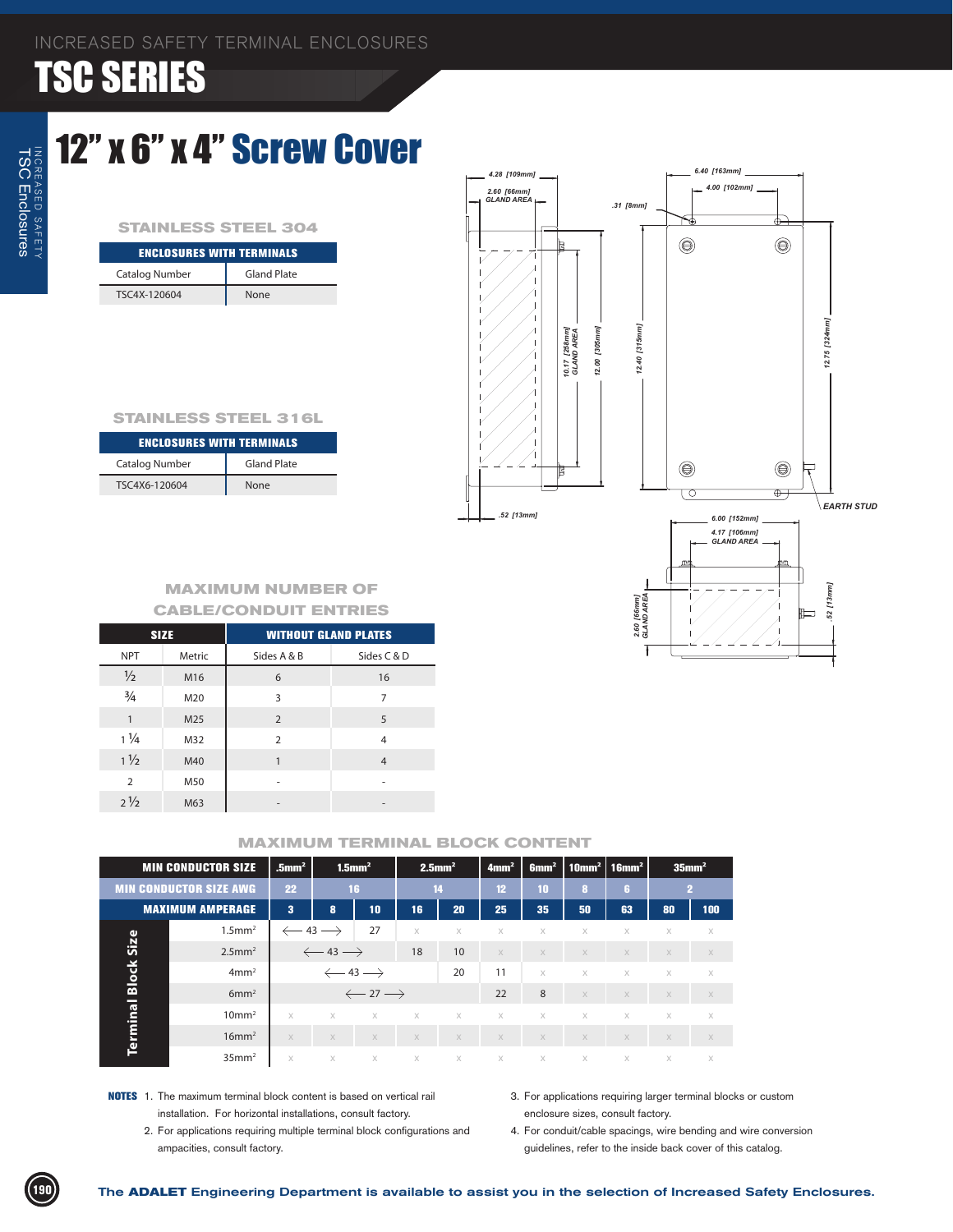### 12" x 6" x 5" Screw Cover

| <b>STAINLESS STEEL 304</b>       |                    |  |  |  |  |  |
|----------------------------------|--------------------|--|--|--|--|--|
| <b>ENCLOSURES WITH TERMINALS</b> |                    |  |  |  |  |  |
| <b>Catalog Number</b>            | <b>Gland Plate</b> |  |  |  |  |  |
| TSC4X-120605                     | None               |  |  |  |  |  |

#### **STAINLESS STEEL 316L**

| <b>ENCLOSURES WITH TERMINALS</b> |                    |  |  |  |  |  |  |
|----------------------------------|--------------------|--|--|--|--|--|--|
| <b>Catalog Number</b>            | <b>Gland Plate</b> |  |  |  |  |  |  |
| TSC4X6-120605                    | <b>None</b>        |  |  |  |  |  |  |

#### **MAXIMUM NUMBER OF CABLE/CONDUIT ENTRIES**

| <b>SIZE</b>    |        | <b>WITHOUT GLAND PLATES</b> |                |  |  |  |  |
|----------------|--------|-----------------------------|----------------|--|--|--|--|
| <b>NPT</b>     | Metric | Sides A & B                 | Sides C & D    |  |  |  |  |
| $\frac{1}{2}$  | M16    | 6                           | 16             |  |  |  |  |
| $\frac{3}{4}$  | M20    | 6                           | 14             |  |  |  |  |
| $\mathbf{1}$   | M25    | $\overline{4}$              | 10             |  |  |  |  |
| $1\frac{1}{4}$ | M32    | $\overline{2}$              | $\overline{4}$ |  |  |  |  |
| $1\frac{1}{2}$ | M40    | 1                           | $\overline{4}$ |  |  |  |  |
| $\overline{2}$ | M50    |                             | 3              |  |  |  |  |
| $2\frac{1}{2}$ | M63    |                             | $\overline{2}$ |  |  |  |  |

|              | <b>MIN CONDUCTOR SIZE</b>     |                               |                               | $1.5$ mm <sup>2</sup>         | $2.5$ mm <sup>2</sup> |          | 4mm <sup>2</sup> | 6mm <sup>2</sup> | $\mid$ 10mm <sup>2</sup>   16mm <sup>2</sup> |          | $35$ mm <sup>2</sup> |          |
|--------------|-------------------------------|-------------------------------|-------------------------------|-------------------------------|-----------------------|----------|------------------|------------------|----------------------------------------------|----------|----------------------|----------|
|              | <b>MIN CONDUCTOR SIZE AWG</b> | 22                            |                               | 16                            | 14                    |          | 12               | 10               | 8                                            | ١ß.      |                      | 2        |
|              | <b>MAXIMUM AMPERAGE</b>       |                               | 8                             | 10                            | 16                    | 20       | 25               | 35               | 50                                           | 63       | 80                   | 100      |
|              | $1.5$ mm <sup>2</sup>         | $\leftarrow$ 43 $\rightarrow$ |                               | 30                            | X                     | $\times$ | $\times$         | X                | X                                            | X        | X                    | X        |
| Size         | $2.5$ mm <sup>2</sup>         |                               | $\leftarrow$ 43 $\rightarrow$ |                               | 20                    | 12       | $\times$         | X                | X                                            | $\times$ | $\times$             | $\times$ |
| <b>Block</b> | 4mm <sup>2</sup>              |                               |                               | $\leftarrow$ 43 $\rightarrow$ |                       | 23       | 13               | $\times$         | X                                            | $\times$ | $\times$             | $\times$ |
|              | 6mm <sup>2</sup>              |                               |                               | $\leftarrow$ 27 $\rightarrow$ |                       |          | 25               | 9                | X                                            | $\times$ | $\times$             | X        |
| Terminal     | $10 \text{mm}^2$              | $\times$                      | $\times$                      | $\times$                      | $\times$              | $\times$ | $\times$         | $\times$         | X                                            | $\times$ | $\times$             | $\times$ |
|              | $16$ mm <sup>2</sup>          | $\times$                      | $\times$                      | $\times$                      | $\times$              | $\times$ | $\times$         | X                | X                                            | $\times$ | $\times$             | $\times$ |
|              | $35$ mm <sup>2</sup>          | $\times$                      | $\times$                      | $\times$                      | $\times$              | $\chi$   | $\times$         | $\times$         | $\times$                                     | $\times$ | $\times$             | $\times$ |

- **NOTES** 1. The maximum terminal block content is based on vertical rail installation. For horizontal installations, consult factory.
	- 2. For applications requiring multiple terminal block configurations and ampacities, consult factory.
- 3. For applications requiring larger terminal blocks or custom enclosure sizes, consult factory.
- 4. For conduit/cable spacings, wire bending and wire conversion guidelines, refer to the inside back cover of this catalog.

![](_page_9_Figure_15.jpeg)

![](_page_9_Picture_16.jpeg)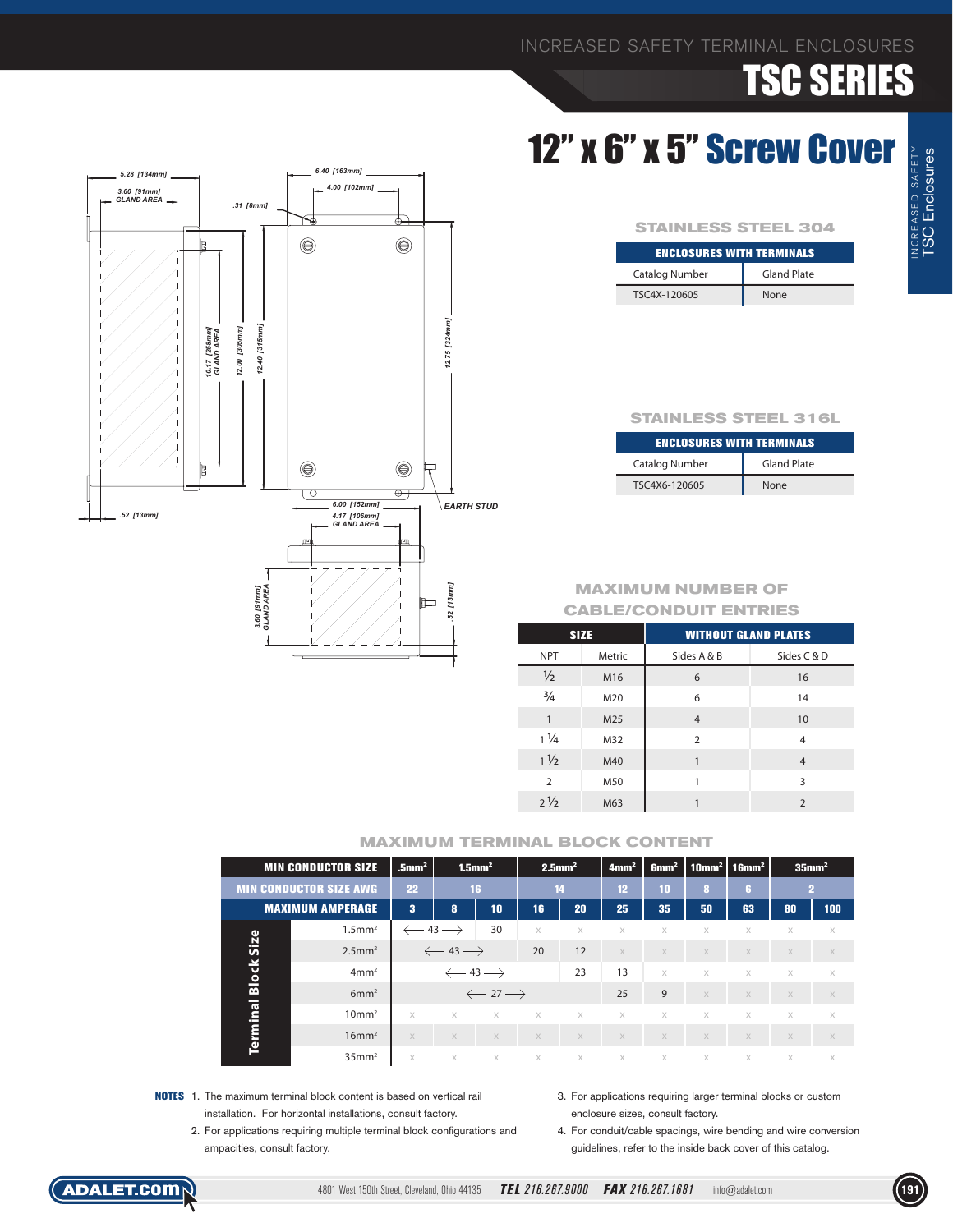### 12" x 8" x 5" Screw Cover

#### **STAINLESS STEEL 304**

| <b>ENCLOSURES WITH TERMINALS</b> |                    |  |  |  |  |  |
|----------------------------------|--------------------|--|--|--|--|--|
| Catalog Number                   | <b>Gland Plate</b> |  |  |  |  |  |
| TSC4X-120805                     | None               |  |  |  |  |  |

![](_page_10_Figure_5.jpeg)

*3.60 [91mm] GLAND AREA*

3.60 [91mm]<br>GLAND AREA

*.52 [13mm]*

.52 [13mm]

#### **STAINLESS STEEL 316L**

| <b>ENCLOSURES WITH TERMINALS</b> |                    |  |  |  |  |  |  |
|----------------------------------|--------------------|--|--|--|--|--|--|
| Catalog Number                   | <b>Gland Plate</b> |  |  |  |  |  |  |
| TSC4X6-120805                    | <b>None</b>        |  |  |  |  |  |  |

#### **MAXIMUM NUMBER OF CABLE/CONDUIT ENTRIES**

|                | <b>SIZE</b> | <b>WITHOUT GLAND PLATES</b> |                |  |  |  |  |
|----------------|-------------|-----------------------------|----------------|--|--|--|--|
| <b>NPT</b>     | Metric      | Sides A & B                 | Sides C & D    |  |  |  |  |
| $\frac{1}{2}$  | M16         | 10                          | 16             |  |  |  |  |
| $\frac{3}{4}$  | M20         | 8                           | 14             |  |  |  |  |
| $\mathbf{1}$   | M25         | 6                           | 10             |  |  |  |  |
| $1\frac{1}{4}$ | M32         | $\overline{2}$              | 4              |  |  |  |  |
| $1\frac{1}{2}$ | M40         | $\overline{2}$              | $\overline{4}$ |  |  |  |  |
| $\overline{2}$ | M50         | $\overline{2}$              | ζ              |  |  |  |  |
| $2\frac{1}{2}$ | M63         | 1                           | $\overline{2}$ |  |  |  |  |
|                |             |                             |                |  |  |  |  |

|              | <b>MIN CONDUCTOR SIZE</b>     | $1.5$ mm <sup>2</sup><br>$.5$ mm <sup>2</sup> |                               |                 |                               | $2.5$ mm <sup>2</sup> | 4mm <sup>2</sup> | 6mm <sup>2</sup> |                       | $10mm2$   16mm <sup>2</sup> |          | $35$ mm <sup>2</sup> |
|--------------|-------------------------------|-----------------------------------------------|-------------------------------|-----------------|-------------------------------|-----------------------|------------------|------------------|-----------------------|-----------------------------|----------|----------------------|
|              | <b>MIN CONDUCTOR SIZE AWG</b> | 22                                            |                               | 16              |                               | 14                    | 12 <sup>2</sup>  | 10               | 8                     | G.                          |          | 2                    |
|              | <b>MAXIMUM AMPERAGE</b>       | $\overline{\mathbf{3}}$                       | 8                             | 10 <sub>1</sub> | 16                            | 20                    | 25               | 35               | 50                    | 63                          | 80       | 100                  |
|              | $1.5$ mm <sup>2</sup>         | $\leftarrow$ 43 $\rightarrow$                 |                               | 30              | $\times$                      | X                     | X                | X                | X                     | X                           | X        | $\times$             |
| Size         | $2.5$ mm <sup>2</sup>         |                                               | $\leftarrow$ 43 $\rightarrow$ |                 |                               | 12                    | $\times$         | $\times$         | $\times$              | $\times$                    | $\times$ | $\times$             |
| <b>Block</b> | 4mm <sup>2</sup>              |                                               | $\leftarrow$ 43 $\rightarrow$ |                 |                               | 23                    | 13               | X                | X                     | $\times$                    | $\times$ | $\times$             |
|              | 6mm <sup>2</sup>              |                                               | $\leftarrow$ 27 $\rightarrow$ |                 |                               |                       | 25               | 9                | $\times$              | $\times$                    | $\times$ | $\times$             |
|              | 10mm <sup>2</sup>             |                                               |                               |                 | $\leftarrow$ 22 $\rightarrow$ |                       |                  |                  | 8                     | $\times$                    | $\times$ | $\times$             |
| Terminal     | $16$ mm <sup>2</sup>          | $\times$                                      | $\times$                      | $\times$        | $\times$                      | $\times$              | $\times$         | $\mathbb X$      | $\mathbb X$           | $\mathbb X$                 | $\times$ | $\mathbb X$          |
|              | 35mm <sup>2</sup>             | X                                             | $\boldsymbol{\times}$         | $\times$        | $\chi$                        | $\times$              | $\times$         | $\chi$           | $\boldsymbol{\times}$ | $\times$                    | $\times$ | $\times$             |

- **NOTES** 1. The maximum terminal block content is based on vertical rail installation. For horizontal installations, consult factory.
	- 2. For applications requiring multiple terminal block configurations and ampacities, consult factory.
- 3. For applications requiring larger terminal blocks or custom enclosure sizes, consult factory.
- 4. For conduit/cable spacings, wire bending and wire conversion guidelines, refer to the inside back cover of this catalog.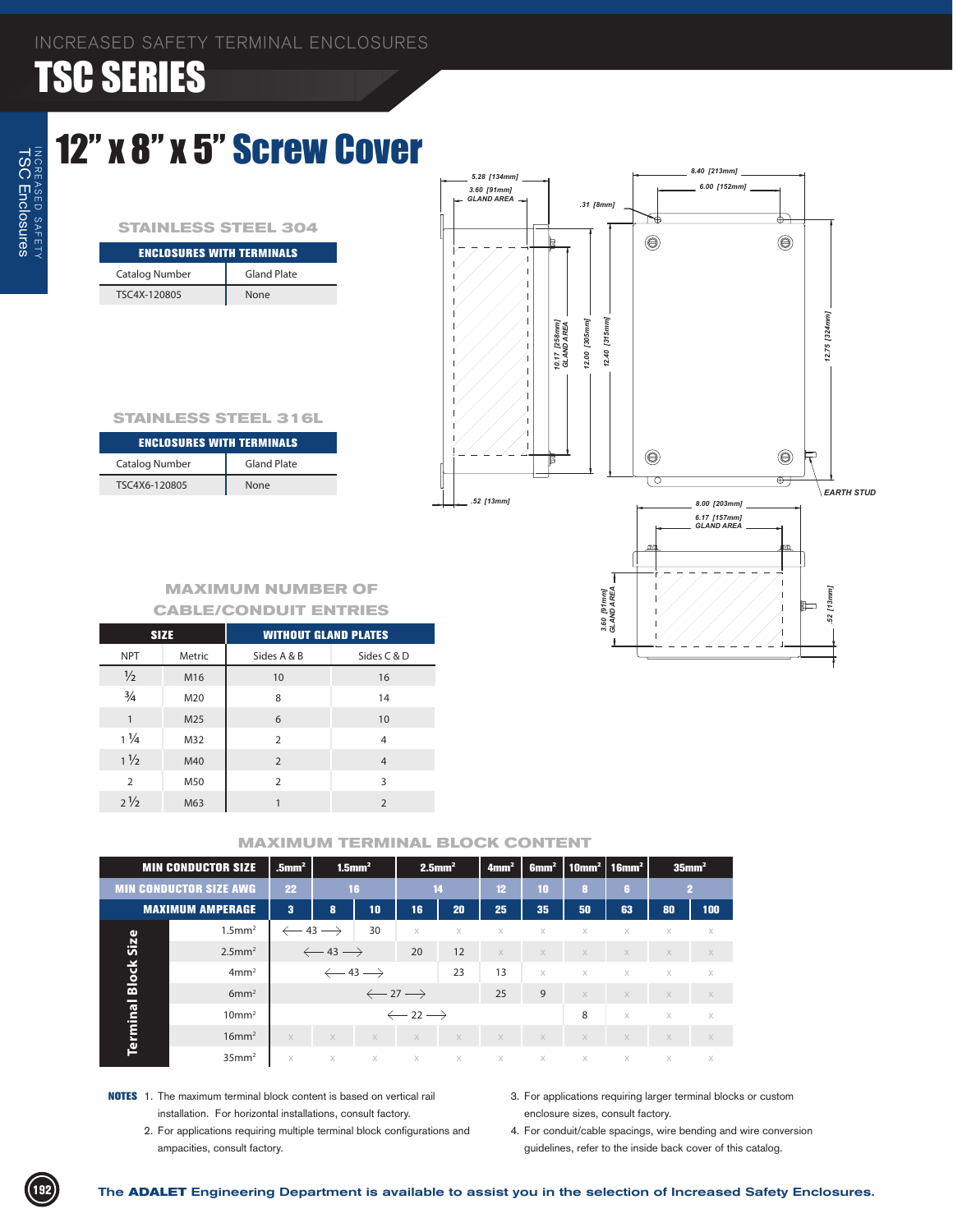### INCREASED SAFETY TERMINAL ENCLOSURES

# TSC SERIES

## 12" x 8" x 6" Screw Cover

#### **STAINLESS STEEL 304**

| <b>ENCLOSURES WITH TERMINALS</b> |                    |  |  |  |  |  |  |
|----------------------------------|--------------------|--|--|--|--|--|--|
| Catalog Number                   | <b>Gland Plate</b> |  |  |  |  |  |  |
| TSC4X-120806                     | None               |  |  |  |  |  |  |
| TSC4X-120806-B                   | Side B             |  |  |  |  |  |  |
| TSC4X-120806-AB                  | Sides A & B        |  |  |  |  |  |  |
| TSC4X-120806-BCD                 | Sides B, C & D     |  |  |  |  |  |  |
| TSC4X-120806-ABCD                | Sides A, B, C & D  |  |  |  |  |  |  |

![](_page_11_Figure_5.jpeg)

| <b>ENCLOSURES WITH TERMINALS</b> |                   |  |  |  |  |  |  |  |
|----------------------------------|-------------------|--|--|--|--|--|--|--|
| Catalog Number                   | Gland Plate       |  |  |  |  |  |  |  |
| TSC4X6-120806                    | None              |  |  |  |  |  |  |  |
| TSC4X6-120806-B                  | Side B            |  |  |  |  |  |  |  |
| TSC4X6-120806-AB                 | Sides A & B       |  |  |  |  |  |  |  |
| TSC4X6-120806-BCD                | Sides B. C & D    |  |  |  |  |  |  |  |
| TSC4X6-120806-ABCD               | Sides A, B, C & D |  |  |  |  |  |  |  |

![](_page_11_Figure_7.jpeg)

*.10 [3mm] 6.28 [159mm]*

6.28 [159mm] 10 [3mm]  $\overline{\circ}$ 

 $\circ$ 

 $\overline{\circ}$ 

 $| \circ |$ 

#### **MAXIMUM NUMBER OF CABLE/CONDUIT ENTRIES**

| <b>SIZE</b>    |        | <b>WITHOUT GLAND PLATES</b> |                | <b>WITH GLAND PLATES</b> |                          |  |  |
|----------------|--------|-----------------------------|----------------|--------------------------|--------------------------|--|--|
| <b>NPT</b>     | Metric | Sides A & B                 | Sides C & D    | Sides A & B              | Sides C & D              |  |  |
| $\frac{1}{2}$  | M16    | 15                          | 24             | 8                        | 12                       |  |  |
| $\frac{3}{4}$  | M20    | 12                          | 21             | 3                        | 5                        |  |  |
| 1              | M25    | 6                           | 10             | 3                        | $\overline{4}$           |  |  |
| $1\frac{1}{4}$ | M32    | $\overline{4}$              | 8              | $\mathfrak{p}$           | 3                        |  |  |
| $1\frac{1}{2}$ | M40    | $\overline{2}$              | $\overline{4}$ | $\overline{2}$           | 3                        |  |  |
| $\overline{2}$ | M50    | $\overline{2}$              | 3              |                          | $\mathfrak{D}$           |  |  |
| $2\frac{1}{2}$ | M63    |                             | $\overline{2}$ | $\overline{\phantom{a}}$ | $\overline{\phantom{a}}$ |  |  |

|              | <b>MIN CONDUCTOR SIZE</b>     | $.5$ mm <sup>2</sup>          | $1.5$ mm <sup>2</sup>         |          |                               | $2.5$ mm <sup>2</sup> | 4mm <sup>2</sup> | 6mm <sup>2</sup> |          | 10mm <sup>2</sup>   16mm <sup>2</sup> |          | $35$ mm <sup>2</sup> |
|--------------|-------------------------------|-------------------------------|-------------------------------|----------|-------------------------------|-----------------------|------------------|------------------|----------|---------------------------------------|----------|----------------------|
|              | <b>MIN CONDUCTOR SIZE AWG</b> | 22                            |                               | 16       |                               | 14                    |                  | 10               | $\bf{8}$ | G.                                    |          | 2                    |
|              | <b>MAXIMUM AMPERAGE</b>       | 3                             | 8                             | 10       | 16                            | 20                    | 25               | 35               | 50       | 63                                    | 80       | 100                  |
|              | $1.5$ mm <sup>2</sup>         | $\leftarrow$ 43 $\rightarrow$ |                               | 34       | $\times$                      | X                     | $\times$         | $\times$         | $\times$ | X                                     | $\times$ | X                    |
| Size         | $2.5$ mm <sup>2</sup>         |                               | $\leftarrow$ 43 $\rightarrow$ |          | 22                            | 13                    | $\times$         | $\times$         | $\times$ | $\times$                              | $\times$ | $\times$             |
| <b>Block</b> | 4mm <sup>2</sup>              |                               | $\leftarrow$ 43 $\rightarrow$ |          |                               | 25                    | 14               | $\times$         | $\times$ | $\times$                              | $\times$ | $\times$             |
|              | 6mm <sup>2</sup>              |                               | $\leftarrow$ 27 $\rightarrow$ |          |                               |                       |                  | 11               | $\times$ | $\times$                              | $\times$ | $\times$             |
|              | $10 \text{mm}^2$              |                               |                               |          | $\leftarrow$ 22 $\rightarrow$ |                       |                  |                  | 8        | $\times$                              | $\times$ | $\times$             |
| Terminal     | $16$ mm <sup>2</sup>          | X                             | $\times$                      | $\times$ | $\times$                      | $\times$              | X                | $\times$         | $\times$ | $\times$                              | $\times$ | $\times$             |
|              | $35$ mm <sup>2</sup>          | $\times$                      | $\times$                      | $\times$ | $\times$                      | X                     | $\times$         | $\times$         | $\times$ | X                                     | $\times$ | $\times$             |

- **NOTES** 1. The maximum terminal block content is based on vertical rail installation. For horizontal installations, consult factory.
	- 2. For applications requiring multiple terminal block configurations and ampacities, consult factory.
- 3. For applications requiring larger terminal blocks or custom enclosure sizes, consult factory.
- 4. For conduit/cable spacings, wire bending and wire conversion guidelines, refer to the inside back cover of this catalog.

![](_page_11_Picture_17.jpeg)

![](_page_11_Picture_19.jpeg)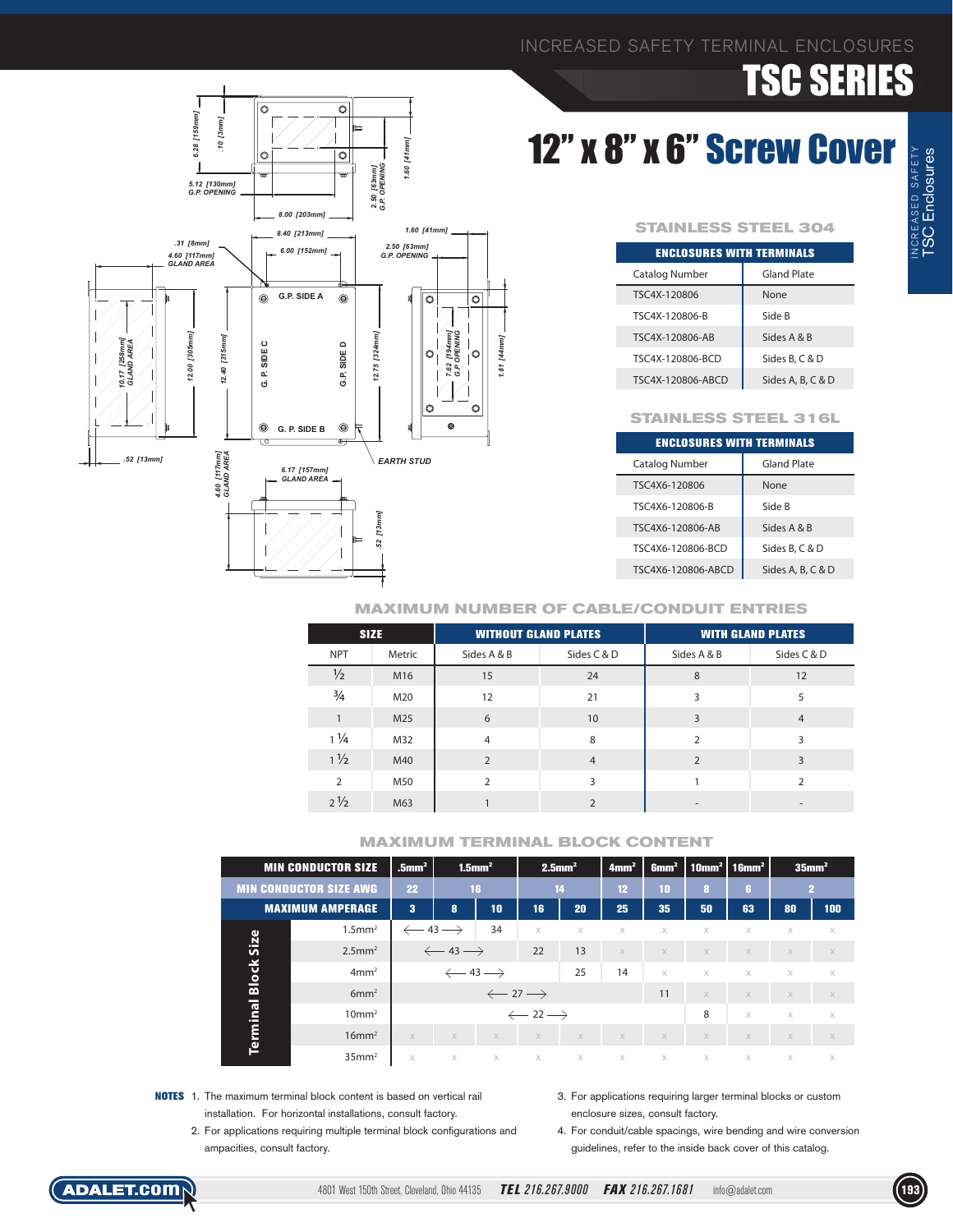### 12" x 12" x 6" Screw Cover

#### **STAINLESS STEEL 304**

| <b>ENCLOSURES WITH TERMINALS</b> |                   |  |  |  |  |  |  |
|----------------------------------|-------------------|--|--|--|--|--|--|
| Catalog Number                   | Gland Plate       |  |  |  |  |  |  |
| TSC4X-121206                     | None              |  |  |  |  |  |  |
| TSC4X-121206-B                   | Side B            |  |  |  |  |  |  |
| TSC4X-121206-AR                  | Sides A & B       |  |  |  |  |  |  |
| TSC4X-121206-BCD                 | Sides B, C & D    |  |  |  |  |  |  |
| TSC4X-121206-ABCD                | Sides A, B, C & D |  |  |  |  |  |  |

#### **STAINLESS STEEL 316L**

| <b>ENCLOSURES WITH TERMINALS</b> |                    |  |  |  |  |  |  |  |
|----------------------------------|--------------------|--|--|--|--|--|--|--|
| Catalog Number                   | <b>Gland Plate</b> |  |  |  |  |  |  |  |
| TSC4X6-121206                    | None               |  |  |  |  |  |  |  |
| TSC4X6-121206-B                  | Side B             |  |  |  |  |  |  |  |
| TSC4X6-121206-AR                 | Sides A & B        |  |  |  |  |  |  |  |
| TSC4X6-121206-BCD                | Sides B, C & D     |  |  |  |  |  |  |  |
| TSC4X6-121206-ABCD               | Sides A, B, C & D  |  |  |  |  |  |  |  |
|                                  |                    |  |  |  |  |  |  |  |

![](_page_12_Figure_7.jpeg)

 $\frac{1}{2}$ 

 $\overline{\circ}$ 

*1.81 [44mm]*

1.81

#### **MAXIMUM NUMBER OF CABLE/CONDUIT ENTRIES**

| <b>SIZE</b>    |        | <b>WITHOUT GLAND PLATES</b> |                | <b>WITH GLAND PLATES</b> |                |  |  |
|----------------|--------|-----------------------------|----------------|--------------------------|----------------|--|--|
| <b>NPT</b>     | Metric | Sides A & B                 | Sides C & D    | Sides A & B              | Sides C & D    |  |  |
| $\frac{1}{2}$  | M16    | 24                          | 24             | 14                       | 12             |  |  |
| $\frac{3}{4}$  | M20    | 21                          | 21             | 6                        | 5              |  |  |
|                | M25    | 10                          | 10             | 5                        | $\overline{4}$ |  |  |
| $1\frac{1}{4}$ | M32    | 8                           | 8              | $\overline{4}$           | 3              |  |  |
| $1\frac{1}{2}$ | M40    | $\overline{4}$              | $\overline{4}$ | 3                        | 3              |  |  |
| $\overline{2}$ | M50    | 3                           | 3              | 3                        | $\overline{2}$ |  |  |
| $2\frac{1}{2}$ | M63    | $\overline{2}$              | $\mathcal{P}$  | $\overline{\phantom{a}}$ |                |  |  |

|              | <b>MIN CONDUCTOR SIZE</b>     | $1.5$ mm <sup>2</sup><br>$.5$ mm <sup>2</sup> |                               | $2.5$ mm <sup>2</sup> |          | 4mm <sup>2</sup>              | 6mm <sup>2</sup> | $\mid$ 10mm <sup>2</sup> $\mid$ 16mm <sup>2</sup> |          |          | 35mm <sup>2</sup> |              |
|--------------|-------------------------------|-----------------------------------------------|-------------------------------|-----------------------|----------|-------------------------------|------------------|---------------------------------------------------|----------|----------|-------------------|--------------|
|              | <b>MIN CONDUCTOR SIZE AWG</b> | 22                                            |                               | 16                    |          | 14                            | 12 <sup>2</sup>  | 10                                                | 8        | 6        |                   | $\mathbf{2}$ |
|              | <b>MAXIMUM AMPERAGE</b>       | 3                                             | 8                             | 10                    | 16       | 20                            | 25               | 35                                                | 50       | 63       | 80                | 100          |
|              | $1.5$ mm <sup>2</sup>         |                                               | $\leftarrow$ 86 $\rightarrow$ | 43                    | $\times$ | $\times$                      | $\times$         | $\times$                                          | X        | $\times$ | $\times$          | $\times$     |
| Size         | $2.5$ mm <sup>2</sup>         |                                               | $\leftarrow$ 86 $\rightarrow$ |                       | 28       | 16                            | $\times$         | $\times$                                          | $\times$ | $\times$ | $\times$          | $\mathbb X$  |
| <b>Block</b> | 4mm <sup>2</sup>              |                                               | $\leftarrow$ 86 $\rightarrow$ |                       |          | 32                            | 18               | $\times$                                          | $\times$ | $\times$ | $\times$          | $\times$     |
|              | 6mm <sup>2</sup>              |                                               | $\leftarrow$ 54 $\rightarrow$ |                       |          |                               | 35               | 13                                                | $\times$ | $\times$ | $\times$          | $\times$     |
|              | 10mm <sup>2</sup>             |                                               | $\leftarrow$ 44 $\rightarrow$ |                       |          |                               |                  | 34                                                | 11       | $\times$ | $\times$          | $\times$     |
| Terminal     | $16$ mm <sup>2</sup>          |                                               |                               |                       |          | $\leftarrow$ 18 $\rightarrow$ |                  |                                                   |          | 13       | $\times$          | $\times$     |
|              | 35mm <sup>2</sup>             | $\times$                                      | $\times$                      |                       | $X$ $X$  | X                             | $\times$         | $\times$                                          | $\chi$   | $\times$ | $\times$          | $\times$     |

- **NOTES** 1. The maximum terminal block content is based on vertical rail installation. For horizontal installations, consult factory.
	- 2. For applications requiring multiple terminal block configurations and ampacities, consult factory.
- 3. For applications requiring larger terminal blocks or custom enclosure sizes, consult factory.
- 4. For conduit/cable spacings, wire bending and wire conversion guidelines, refer to the inside back cover of this catalog.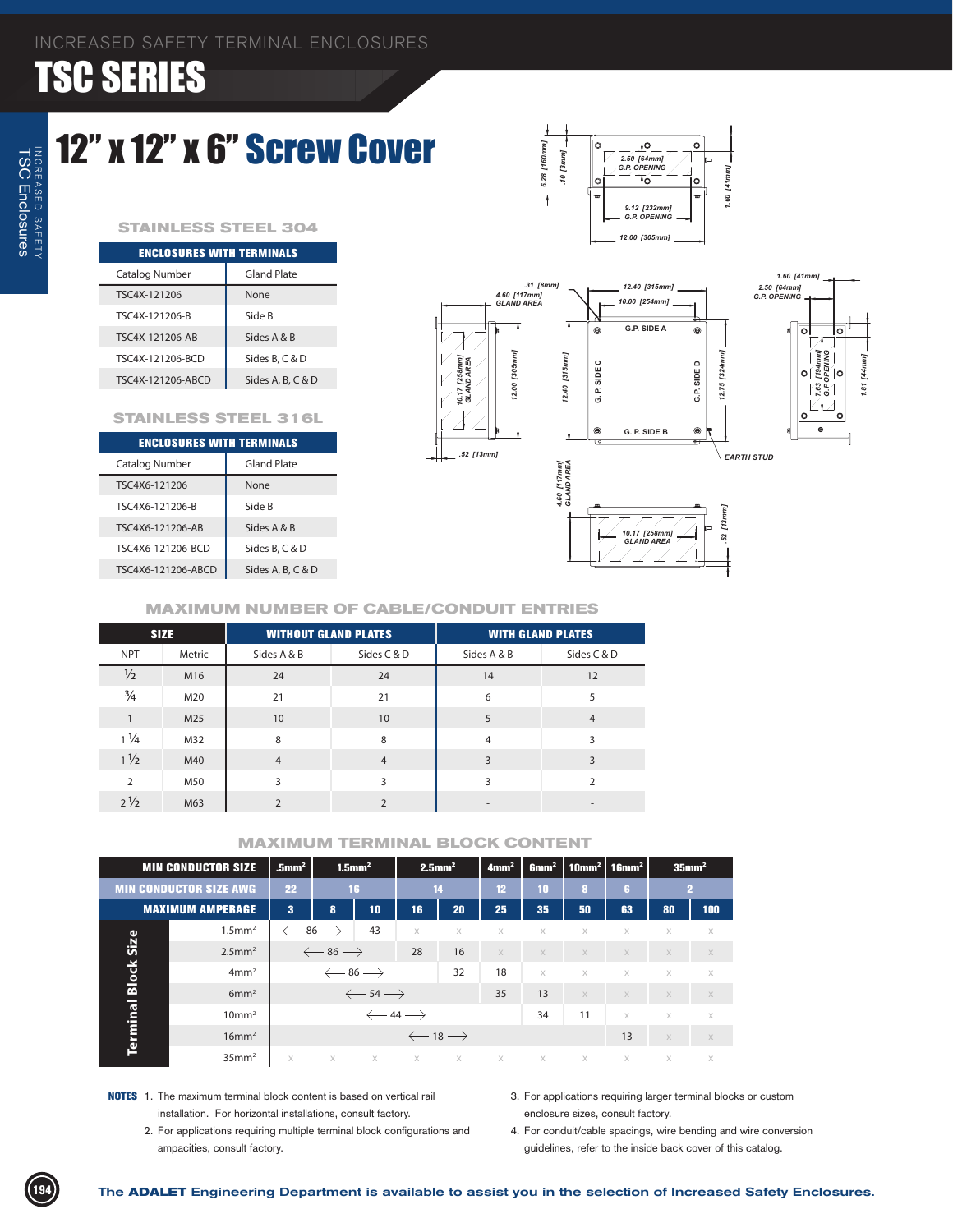# 12" x 12" x 8" Screw Cover

![](_page_13_Figure_3.jpeg)

![](_page_13_Figure_4.jpeg)

![](_page_13_Figure_5.jpeg)

#### **STAINLESS STEEL 304**

| <b>ENCLOSURES WITH TERMINALS</b> |                    |  |  |  |  |  |  |
|----------------------------------|--------------------|--|--|--|--|--|--|
| Catalog Number                   | <b>Gland Plate</b> |  |  |  |  |  |  |
| TSC4X-121208                     | None               |  |  |  |  |  |  |
| TSC4X-121208-B                   | Side B             |  |  |  |  |  |  |
| TSC4X-121208-AB                  | Sides A & B        |  |  |  |  |  |  |
| TSC4X-121208-BCD                 | Sides B. C & D     |  |  |  |  |  |  |
| TSC4X-121208-ABCD                | Sides A, B, C & D  |  |  |  |  |  |  |

#### **STAINLESS STEEL 316L**

| <b>ENCLOSURES WITH TERMINALS</b> |                   |  |  |  |  |  |  |  |
|----------------------------------|-------------------|--|--|--|--|--|--|--|
| Catalog Number                   | Gland Plate       |  |  |  |  |  |  |  |
| TSC4X6-121208                    | None              |  |  |  |  |  |  |  |
| TSC4X6-121208-B                  | Side B            |  |  |  |  |  |  |  |
| TSC4X6-121208-AB                 | Sides A & B       |  |  |  |  |  |  |  |
| TSC4X6-121208-BCD                | Sides B. C & D    |  |  |  |  |  |  |  |
| TSC4X6-121208-ABCD               | Sides A, B, C & D |  |  |  |  |  |  |  |

#### **MAXIMUM NUMBER OF CABLE/CONDUIT ENTRIES**

| <b>SIZE</b>    |        | <b>WITHOUT GLAND PLATES</b> |                | <b>WITH GLAND PLATES</b> |                |  |
|----------------|--------|-----------------------------|----------------|--------------------------|----------------|--|
| <b>NPT</b>     | Metric | Sides A & B                 | Sides C & D    | Sides A & B              | Sides C & D    |  |
| $\frac{1}{2}$  | M16    | 40                          | 40             | 21                       | 18             |  |
| $\frac{3}{4}$  | M20    | 28                          | 28             | 18                       | 15             |  |
| $\mathbf{1}$   | M25    | 15                          | 15             | 10                       | 8              |  |
| $1\frac{1}{4}$ | M32    | 8                           | 8              | 8                        | 6              |  |
| $1\frac{1}{2}$ | M40    | 8                           | 8              | 3                        | 3              |  |
| $\overline{2}$ | M50    | 6                           | 6              | 3                        | $\mathcal{P}$  |  |
| $2\frac{1}{2}$ | M63    | $\overline{2}$              | $\overline{2}$ | $\overline{2}$           | $\overline{2}$ |  |

|              | <b>MIN CONDUCTOR SIZE</b>     | $.5$ mm <sup>2</sup>          | $1.5$ mm <sup>2</sup>         |                               | $2.5$ mm <sup>2</sup>         |          | 4mm <sup>2</sup> | 6mm <sup>2</sup> |          | 10mm <sup>2</sup>   16mm <sup>2</sup> |          | $35$ mm <sup>2</sup> |
|--------------|-------------------------------|-------------------------------|-------------------------------|-------------------------------|-------------------------------|----------|------------------|------------------|----------|---------------------------------------|----------|----------------------|
|              | <b>MIN CONDUCTOR SIZE AWG</b> | 22                            | 16                            |                               |                               | 14       | 12 <sup>2</sup>  | 10               | $\bf{8}$ | 6.                                    |          | 2                    |
|              | <b>MAXIMUM AMPERAGE</b>       | 3                             | 10<br>8                       |                               | 16                            | 20       | 25               | 35               | 50       | 63                                    | 80       | 100                  |
|              | $1.5$ mm <sup>2</sup>         | $\leftarrow$ 86 $\rightarrow$ |                               | 50                            | $\times$                      | $\times$ | $\times$         | $\times$         | $\times$ | X                                     | $\times$ | $\times$             |
| Size         | $2.5$ mm <sup>2</sup>         |                               | $\leftarrow$ 86 $\rightarrow$ |                               | 33                            | 19       | $\times$         | $\times$         | $\times$ | $\times$                              | X        | $\times$             |
| <b>Block</b> | 4mm <sup>2</sup>              |                               |                               | $\leftarrow$ 86 $\rightarrow$ |                               | 38       | 21               | $\times$         | $\times$ | $\times$                              | $\times$ | $\times$             |
|              | 6mm <sup>2</sup>              |                               |                               | $\leftarrow$ 54 $\rightarrow$ |                               |          | 41               | 16               | $\times$ | $\times$                              | $\times$ | $\times$             |
| Terminal     | $10 \text{mm}^2$              |                               |                               |                               | $\leftarrow$ 44 $\rightarrow$ |          |                  | 40               | 13       | $\times$                              | $\times$ | $\times$             |
|              | $16$ mm <sup>2</sup>          |                               |                               |                               | $\leftarrow$ 18 $\rightarrow$ |          |                  |                  |          | 15                                    | $\times$ | $\times$             |
|              | $35$ mm <sup>2</sup>          | X                             | $\times$                      | X                             | X                             | X        | $\times$         | X                | X        | X                                     | $\times$ | $\times$             |

- **NOTES** 1. The maximum terminal block content is based on vertical rail installation. For horizontal installations, consult factory.
	- 2. For applications requiring multiple terminal block configurations and ampacities, consult factory.
- 3. For applications requiring larger terminal blocks or custom enclosure sizes, consult factory.
- 4. For conduit/cable spacings, wire bending and wire conversion guidelines, refer to the inside back cover of this catalog.

![](_page_13_Picture_19.jpeg)

![](_page_13_Picture_21.jpeg)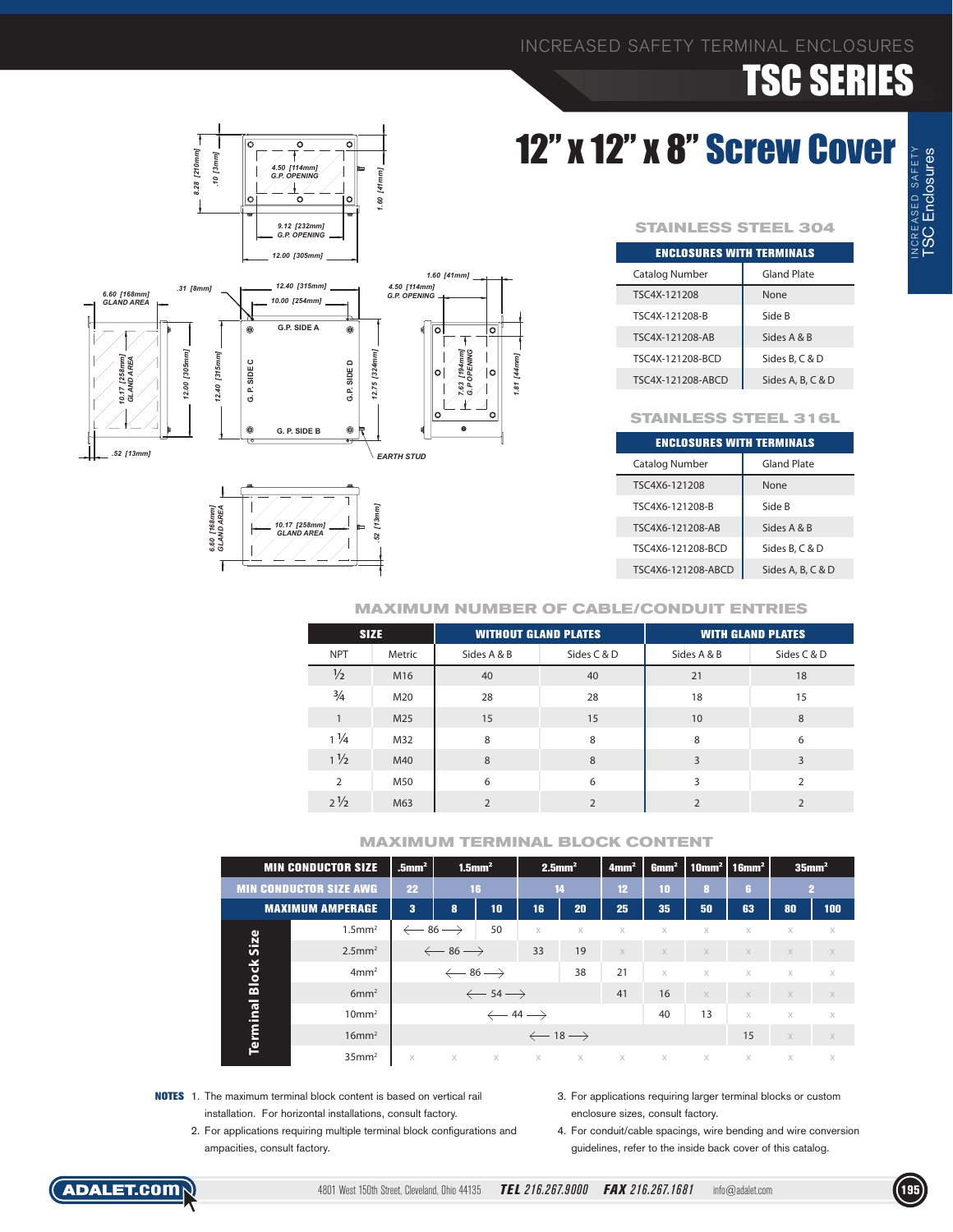### 15" x 15" x 6" Screw Cover

#### **STAINLESS STEEL 304**

| <b>ENCLOSURES WITH TERMINALS</b> |                    |  |  |  |  |  |  |
|----------------------------------|--------------------|--|--|--|--|--|--|
| Catalog Number                   | <b>Gland Plate</b> |  |  |  |  |  |  |
| TSC4X-151506                     | None               |  |  |  |  |  |  |
| TSC4X-151506-B                   | Side B             |  |  |  |  |  |  |
| TSC4X-151506-AB                  | Sides A & B        |  |  |  |  |  |  |
| TSC4X-151506-BCD                 | Sides B, C & D     |  |  |  |  |  |  |
| TSC4X-151506-ABCD                | Sides A, B, C & D  |  |  |  |  |  |  |

#### **STAINLESS STEEL 316L**

| <b>ENCLOSURES WITH TERMINALS</b> |                    |  |  |  |  |  |  |  |
|----------------------------------|--------------------|--|--|--|--|--|--|--|
| Catalog Number                   | <b>Gland Plate</b> |  |  |  |  |  |  |  |
| TSC4X6-151506                    | None               |  |  |  |  |  |  |  |
| TSC4X6-151506-B                  | Side B             |  |  |  |  |  |  |  |
| TSC4X6-151506-AB                 | Sides A & B        |  |  |  |  |  |  |  |
| TSC4X6-151506-BCD                | Sides B, C & D     |  |  |  |  |  |  |  |
| TSC4X6-151506-ABCD               | Sides A, B, C & D  |  |  |  |  |  |  |  |
|                                  |                    |  |  |  |  |  |  |  |

![](_page_14_Figure_7.jpeg)

*2.50 [64mm] G.P. OPENING*

 $\overline{V}$ 

Ŧ

 $[3mm] % \begin{minipage}[b]{0.4\linewidth} \centering \includegraphics[width=\textwidth]{figs/fig_4.pdf} \caption{The 3000 of the 3000 of the 3000 of the 3000 of the 3000 of the 3000 of the 3000 of the 3000 of the 3000 of the 3000 of the 3000 of the 3000 of the 3000 of the 3000 of the 3000 of the 3000 of the 3000 of the 3000 of the 3000 of the 3000 of the 3000 of the 3000 of the 3000 of the 3000 of the 3000 of the$ 

#### **MAXIMUM NUMBER OF CABLE/CONDUIT ENTRIES**

|                | <b>SIZE</b> | <b>WITHOUT GLAND PLATES</b> |                |                          | <b>WITH GLAND PLATES</b> |
|----------------|-------------|-----------------------------|----------------|--------------------------|--------------------------|
| <b>NPT</b>     | Metric      | Sides A & B                 | Sides C & D    | Sides A & B              | Sides C & D              |
| $\frac{1}{2}$  | M16         | 30                          | 30             | 18                       | 16                       |
| $\frac{3}{4}$  | M20         | 27                          | 27             | 8                        | 7                        |
|                | M25         | 14                          | 14             | 6                        | 5                        |
| $1\frac{1}{4}$ | M32         | 10                          | 10             | 5                        | $\overline{4}$           |
| $1\frac{1}{2}$ | M40         | 5                           | 5              | $\overline{4}$           | $\overline{4}$           |
| $\overline{2}$ | M50         | $\overline{4}$              | $\overline{4}$ | 3                        | 3                        |
| $2\frac{1}{2}$ | M63         | 3                           | 3              | $\overline{\phantom{a}}$ |                          |

|              | <b>MIN CONDUCTOR SIZE</b>     | $.5$ mm <sup>2</sup>           | $1.5$ mm <sup>2</sup>          |                                | $2.5$ mm <sup>2</sup>         |                               | 4mm <sup>2</sup> | 6mm <sup>2</sup> | 10mm²   16mm² |          |             | 35mm <sup>2</sup> |  |
|--------------|-------------------------------|--------------------------------|--------------------------------|--------------------------------|-------------------------------|-------------------------------|------------------|------------------|---------------|----------|-------------|-------------------|--|
|              | <b>MIN CONDUCTOR SIZE AWG</b> | 22                             |                                | 16                             |                               | 14                            | 12               | 10               | 8             | G.       |             | $\mathbf{2}$      |  |
|              | <b>MAXIMUM AMPERAGE</b>       | $\bf{3}$                       | 10<br>8                        |                                | 16'                           | 20                            | 25               | 35               | 50            | 63       | 80          | 100               |  |
|              | $1.5$ mm <sup>2</sup>         | $\leftarrow$ 100 $\rightarrow$ |                                | 48                             | $\times$                      | $\times$                      | X                | X                | X             | $\times$ | $\times$    | X                 |  |
| Size         | $2.5$ mm <sup>2</sup>         |                                | $\leftarrow$ 177 $\rightarrow$ |                                | 32                            | 19                            | $\times$         | $\times$         | $\times$      | $\times$ | $\times$    | $\times$          |  |
| <b>Block</b> | 4mm <sup>2</sup>              |                                | $\leftarrow$ 177 $\rightarrow$ |                                | 126                           | 36                            | 20               | $\times$         | X             | $\times$ | $\times$    | $\times$          |  |
|              | 6mm <sup>2</sup>              |                                |                                | $\leftarrow$ 111 $\rightarrow$ |                               |                               | 40               | 15               | $\times$      | $\times$ | $\times$    | $\times$          |  |
|              | 10mm <sup>2</sup>             |                                |                                |                                | $\leftarrow$ 58 $\rightarrow$ |                               |                  | 38               | 12            | $\times$ | $\times$    | $\times$          |  |
| Terminal     | $16$ mm <sup>2</sup>          |                                |                                |                                | $\leftarrow$ 48 $\rightarrow$ |                               |                  |                  | 32            | 15       | $\mathbb X$ | $\mathbb X$       |  |
|              | 35mm <sup>2</sup>             |                                |                                |                                |                               | $\leftarrow$ 18 $\rightarrow$ |                  |                  |               |          |             | 15                |  |

- **NOTES** 1. The maximum terminal block content is based on vertical rail installation. For horizontal installations, consult factory.
	- 2. For applications requiring multiple terminal block configurations and ampacities, consult factory.
- 3. For applications requiring larger terminal blocks or custom enclosure sizes, consult factory.
- 4. For conduit/cable spacings, wire bending and wire conversion guidelines, refer to the inside back cover of this catalog.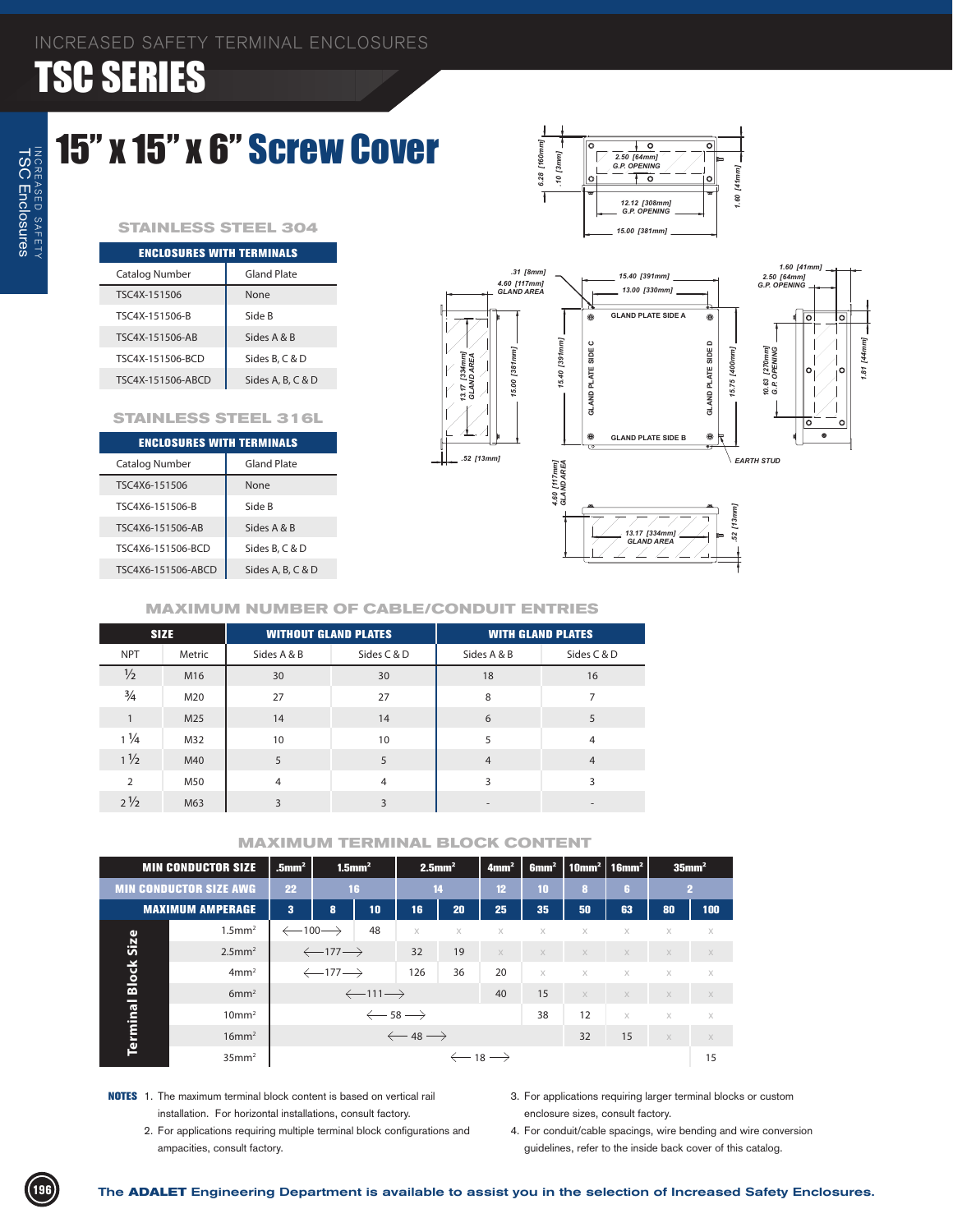# 15" x 15" x 8" Screw Cover

![](_page_15_Figure_3.jpeg)

| ENCLOSURES WITH TERMINALS |                    |  |  |  |  |  |  |  |
|---------------------------|--------------------|--|--|--|--|--|--|--|
| Catalog Number            | <b>Gland Plate</b> |  |  |  |  |  |  |  |
| TSC4X-151508              | None               |  |  |  |  |  |  |  |
| TSC4X-151508-B            | Side B             |  |  |  |  |  |  |  |
| TSC4X-151508-AB           | Sides A & B        |  |  |  |  |  |  |  |
| TSC4X-151508-BCD          | Sides B, C & D     |  |  |  |  |  |  |  |
| TSC4X-151508-ABCD         | Sides A, B, C & D  |  |  |  |  |  |  |  |

#### **STAINLESS STEEL 316L**

| <b>ENCLOSURES WITH TERMINALS</b> |                   |  |  |  |  |  |  |
|----------------------------------|-------------------|--|--|--|--|--|--|
| Catalog Number                   | Gland Plate       |  |  |  |  |  |  |
| TSC4X6-151508                    | None              |  |  |  |  |  |  |
| TSC4X6-151508-B                  | Side B            |  |  |  |  |  |  |
| TSC4X6-151508-AB                 | Sides A & B       |  |  |  |  |  |  |
| TSC4X6-151508-BCD                | Sides B, C & D    |  |  |  |  |  |  |
| TSC4X6-151508-ABCD               | Sides A, B, C & D |  |  |  |  |  |  |

![](_page_15_Figure_7.jpeg)

![](_page_15_Figure_8.jpeg)

#### **MAXIMUM NUMBER OF CABLE/CONDUIT ENTRIES**

| <b>SIZE</b>    |        | <b>WITHOUT GLAND PLATES</b> |                  |                | <b>WITH GLAND PLATES</b> |
|----------------|--------|-----------------------------|------------------|----------------|--------------------------|
| <b>NPT</b>     | Metric | Sides A & B                 | Sides C & D      | Sides A & B    | Sides C & D              |
| $\frac{1}{2}$  | M16    | 50                          | 50               | 27             | 24                       |
| $\frac{3}{4}$  | M20    | 36                          | 36               | 24             | 21                       |
|                | M25    | 21                          | 21               | 12             | 10                       |
| $1\frac{1}{4}$ | M32    | 10                          | 10               | 10             | 8                        |
| $1\frac{1}{2}$ | M40    | 10                          | 10 <sup>10</sup> | $\overline{4}$ | $\overline{4}$           |
| $\overline{2}$ | M50    | 8                           | 8                | 3              | 3                        |
| $2\frac{1}{2}$ | M63    | 3                           | 3                | 3              | 3                        |

|              | <b>MIN CONDUCTOR SIZE</b>     | $.5$ mm <sup>2</sup>           | $1.5$ mm <sup>2</sup>          |                                |                               | $2.5$ mm <sup>2</sup> | 4mm <sup>2</sup>              | 6mm <sup>2</sup> |          | $\vert$ 10mm <sup>2</sup>   16mm <sup>2</sup> | $35$ mm <sup>2</sup> |          |
|--------------|-------------------------------|--------------------------------|--------------------------------|--------------------------------|-------------------------------|-----------------------|-------------------------------|------------------|----------|-----------------------------------------------|----------------------|----------|
|              | <b>MIN CONDUCTOR SIZE AWG</b> |                                |                                | 16                             | 14                            |                       | 12 <sup>°</sup>               | 10               | 8        | ß.                                            |                      | 2        |
|              | <b>MAXIMUM AMPERAGE</b>       | 3                              | 10<br>8                        |                                | 16                            | 20                    | 25                            | 35               | 50       | 63                                            | 80                   | 100      |
|              | $1.5$ mm <sup>2</sup>         | $\leftarrow$ 115 $\rightarrow$ |                                | 56                             | $\times$                      | $\times$              | $\times$                      | $\times$         | $\times$ | $\times$                                      | $\times$             | $\times$ |
| Size         | $2.5$ mm <sup>2</sup>         |                                | $\leftarrow$ 177 $\rightarrow$ |                                | 37                            | 21                    | $\times$                      | $\times$         | $\times$ | $\times$                                      | $\times$             | $\times$ |
| <b>Block</b> | 4mm <sup>2</sup>              |                                | $\leftarrow$ 177 $\rightarrow$ |                                | 144                           | 42                    | 23                            | $\times$         | $\times$ | $\times$                                      | $\times$             | $\times$ |
|              | 6mm <sup>2</sup>              |                                |                                | $\leftarrow$ 111 $\rightarrow$ |                               |                       | 45                            | 18               | $\times$ | $\times$                                      | $\times$             | X        |
| Terminal     | 10mm <sup>2</sup>             | $\leftarrow$ 58 $\rightarrow$  |                                |                                |                               |                       |                               | 44               | 14       | $\times$                                      | $\times$             | $\times$ |
|              | $16$ mm <sup>2</sup>          |                                |                                |                                | $\leftarrow$ 48 $\rightarrow$ |                       |                               |                  | 37       | 17                                            | $\times$             | X        |
|              | $35$ mm <sup>2</sup>          |                                |                                |                                |                               |                       | $\leftarrow$ 18 $\rightarrow$ |                  |          |                                               |                      |          |

- **NOTES** 1. The maximum terminal block content is based on vertical rail installation. For horizontal installations, consult factory.
	- 2. For applications requiring multiple terminal block configurations and ampacities, consult factory.
- 3. For applications requiring larger terminal blocks or custom enclosure sizes, consult factory.
- 4. For conduit/cable spacings, wire bending and wire conversion guidelines, refer to the inside back cover of this catalog.

![](_page_15_Picture_18.jpeg)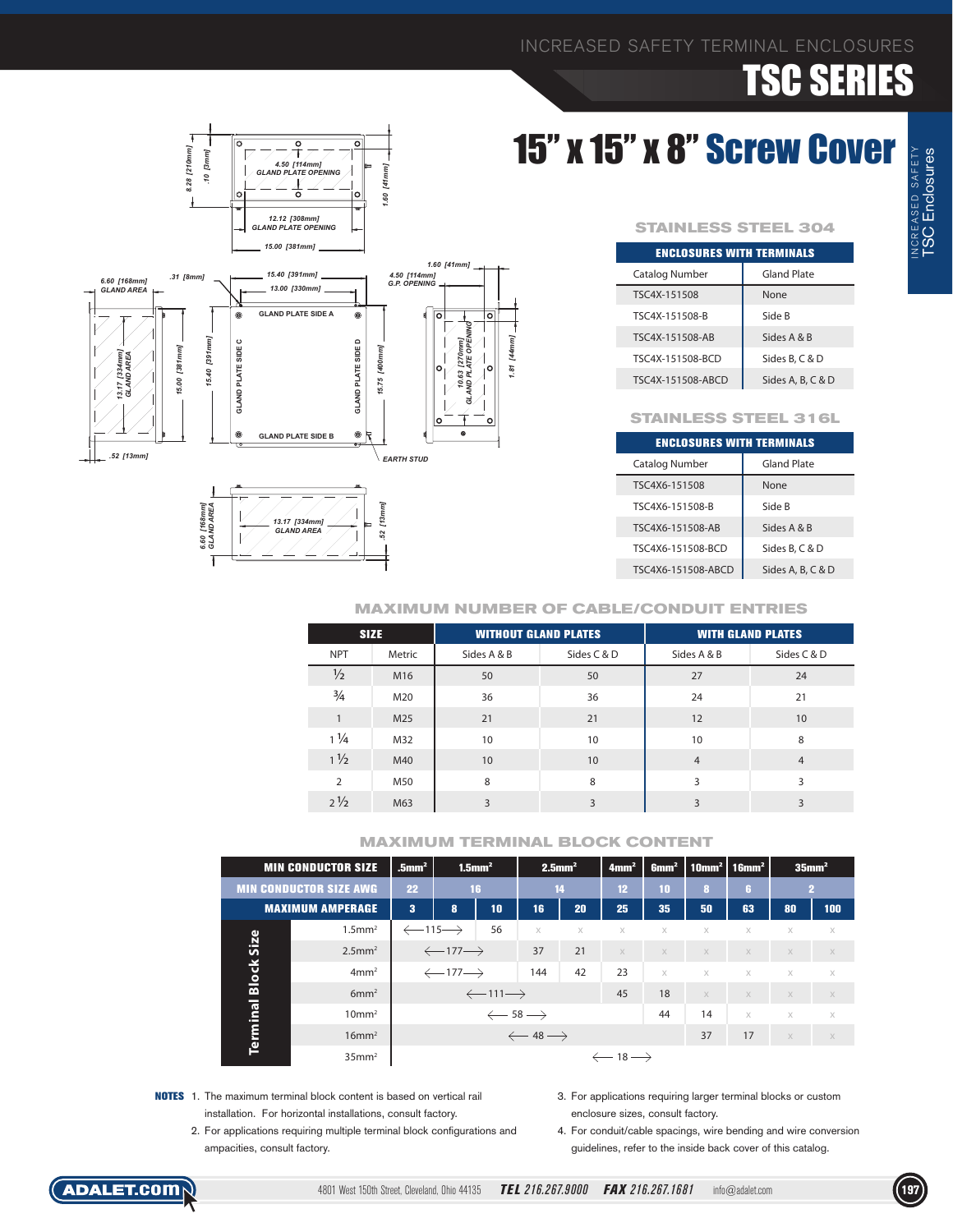### 16" x 12" x 6" Screw Cover

![](_page_16_Figure_3.jpeg)

#### **STAINLESS STEEL 304**

| <b>ENCLOSURES WITH TERMINALS</b> |                   |  |  |  |  |  |  |
|----------------------------------|-------------------|--|--|--|--|--|--|
| Catalog Number                   | Gland Plate       |  |  |  |  |  |  |
| TSC4X-161206                     | None              |  |  |  |  |  |  |
| TSC4X-161206-B                   | Side B            |  |  |  |  |  |  |
| TSC4X-161206-AR                  | Sides A & B       |  |  |  |  |  |  |
| TSC4X-161206-BCD                 | Sides B. C & D    |  |  |  |  |  |  |
| TSC4X-161206-ARCD                | Sides A, B, C & D |  |  |  |  |  |  |

#### **STAINLESS STEEL 316L**

| <b>ENCLOSURES WITH TERMINALS</b> |                   |  |  |  |  |  |  |  |
|----------------------------------|-------------------|--|--|--|--|--|--|--|
| Catalog Number                   | Gland Plate       |  |  |  |  |  |  |  |
| TSC4X6-161206                    | None              |  |  |  |  |  |  |  |
| TSC4X6-161206-B                  | Side B            |  |  |  |  |  |  |  |
| TSC4X6-161206-AR                 | Sides A & B       |  |  |  |  |  |  |  |
| TSC4X6-161206-BCD                | Sides B. C & D    |  |  |  |  |  |  |  |
| TSC4X6-161206-ABCD               | Sides A, B, C & D |  |  |  |  |  |  |  |
|                                  |                   |  |  |  |  |  |  |  |

![](_page_16_Figure_8.jpeg)

#### **MAXIMUM NUMBER OF CABLE/CONDUIT ENTRIES**

|                | <b>SIZE</b> | <b>WITHOUT GLAND PLATES</b> |             | <b>WITH GLAND PLATES</b> |                |  |  |
|----------------|-------------|-----------------------------|-------------|--------------------------|----------------|--|--|
| <b>NPT</b>     | Metric      | Sides A & B                 | Sides C & D | Sides A & B              | Sides C & D    |  |  |
| $\frac{1}{2}$  | M16         | 24                          | 33          | 14                       | 18             |  |  |
| $\frac{3}{4}$  | M20         | 21                          | 27          | 6                        | 8              |  |  |
|                | M25         | 10                          | 14          | 5                        | 6              |  |  |
| $1\frac{1}{4}$ | M32         | 8                           | 12          | $\overline{4}$           | 5              |  |  |
| $1\frac{1}{2}$ | M40         | $\overline{4}$              | 5           | 3                        | $\overline{4}$ |  |  |
| $\overline{2}$ | M50         | 3                           | 4           | 3                        | 3              |  |  |
| $2\frac{1}{2}$ | M63         | $\mathcal{P}$               | 3           | $\overline{\phantom{a}}$ |                |  |  |

|          | <b>MIN CONDUCTOR SIZE</b>     | $.5$ mm <sup>2</sup>          | $1.5$ mm <sup>2</sup>          |                               | $2.5$ mm <sup>2</sup>         |          | 4mm <sup>2</sup> | 6mm <sup>2</sup> | 10mm²   16mm² |             |          | $35$ mm <sup>2</sup> |
|----------|-------------------------------|-------------------------------|--------------------------------|-------------------------------|-------------------------------|----------|------------------|------------------|---------------|-------------|----------|----------------------|
|          | <b>MIN CONDUCTOR SIZE AWG</b> | 22                            |                                | 16                            |                               | 14       | 12               | 10               | 8             | 6           |          | $\mathbf{2}$         |
|          | <b>MAXIMUM AMPERAGE</b>       | 3                             | 10<br>8                        |                               | 16                            | 20       | 25               | 35               | 50            | 63          | 80       | 100                  |
|          | $1.5$ mm <sup>2</sup>         | $\leftarrow$ 94 $\rightarrow$ |                                | 46                            | $\times$                      | $\times$ | $\times$         | $\times$         | X             | $\times$    | X        | $\times$             |
| Size     | $2.5$ mm <sup>2</sup>         |                               | $\leftarrow$ 128 $\rightarrow$ |                               | 30                            | 17       | $\times$         | $\times$         | $\mathbb X$   | $\times$    | $\times$ | $\mathbb X$          |
| Block    | 4mm <sup>2</sup>              |                               | $\leftarrow$ 128 $\rightarrow$ |                               | 118                           | 34       | 19               | $\times$         | X             | $\times$    | $\times$ | $\times$             |
|          | 6mm <sup>2</sup>              |                               |                                | $\leftarrow$ 80 $\rightarrow$ |                               |          | 37               | 14               | $\times$      | $\times$    | $\times$ | $\times$             |
|          | 10mm <sup>2</sup>             |                               |                                |                               | $\leftarrow$ 64 $\rightarrow$ |          |                  | 36               | 12            | $\times$    | $\times$ | $\times$             |
| Terminal | $16$ mm <sup>2</sup>          |                               | $\leftarrow$ 26 $\rightarrow$  |                               |                               |          |                  |                  | 14            | $\mathbb X$ | $\times$ |                      |
|          | 35mm <sup>2</sup>             | $\times$                      | $\times$                       |                               | $X$ $X$                       | X        | X                | $\chi$           | $\chi$        | $\times$    | $\times$ | $\times$             |

- **NOTES** 1. The maximum terminal block content is based on vertical rail installation. For horizontal installations, consult factory.
	- 2. For applications requiring multiple terminal block configurations and ampacities, consult factory.
- 3. For applications requiring larger terminal blocks or custom enclosure sizes, consult factory.
- 4. For conduit/cable spacings, wire bending and wire conversion guidelines, refer to the inside back cover of this catalog.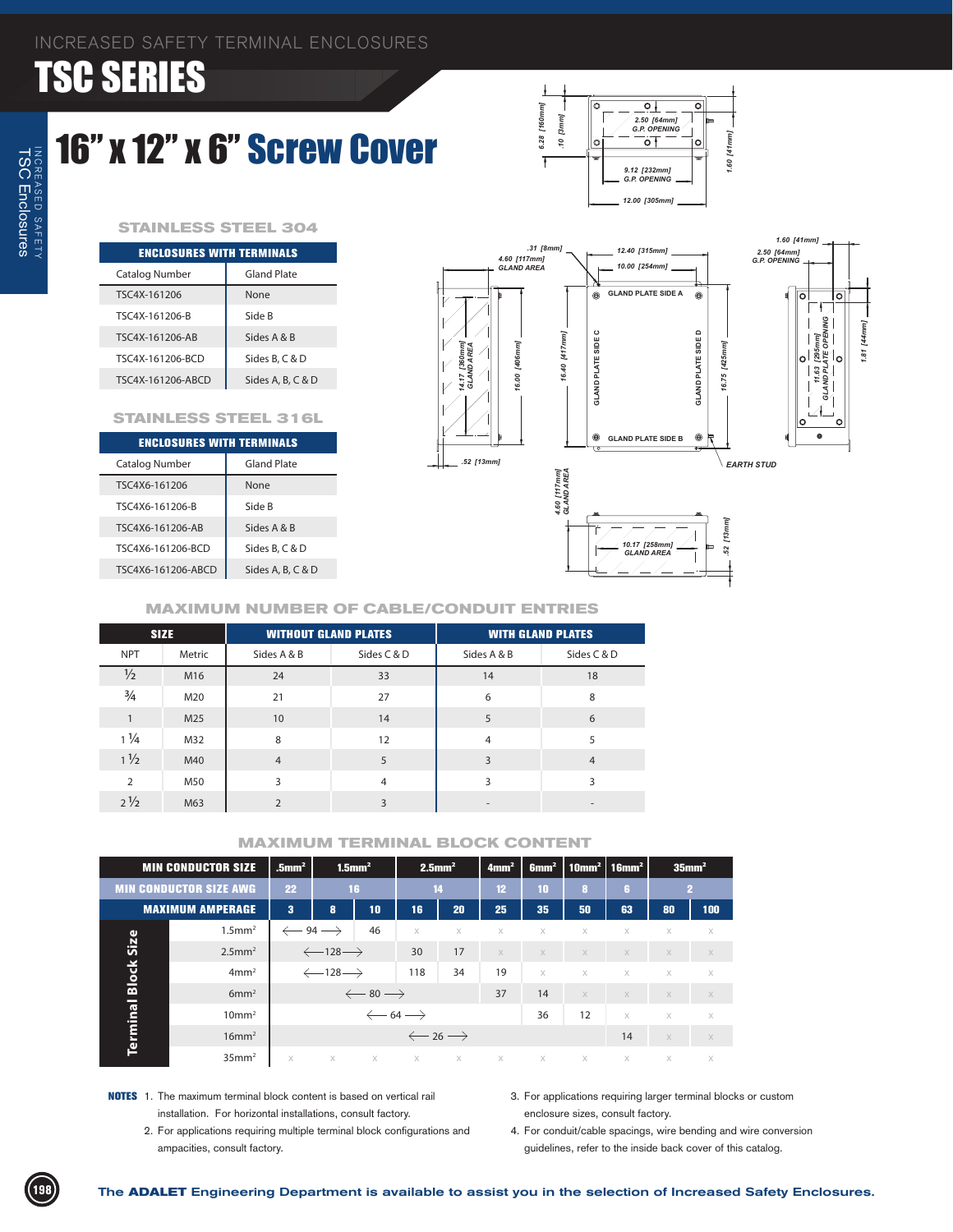# 16" x 12" x 8" Screw Cover

![](_page_17_Figure_3.jpeg)

![](_page_17_Figure_4.jpeg)

![](_page_17_Figure_5.jpeg)

#### **STAINLESS STEEL 304**

| <b>ENCLOSURES WITH TERMINALS</b> |                   |  |  |  |  |  |  |
|----------------------------------|-------------------|--|--|--|--|--|--|
| Catalog Number                   | Gland Plate       |  |  |  |  |  |  |
| TSC4X-161208                     | None              |  |  |  |  |  |  |
| TSC4X-161208-B                   | Side B            |  |  |  |  |  |  |
| TSC4X-161208-AB                  | Sides A & B       |  |  |  |  |  |  |
| TSC4X-161208-BCD                 | Sides B. C & D    |  |  |  |  |  |  |
| TSC4X-161208-ABCD                | Sides A, B, C & D |  |  |  |  |  |  |

#### **STAINLESS STEEL 316L**

| <b>ENCLOSURES WITH TERMINALS</b> |                   |  |  |  |  |  |  |  |
|----------------------------------|-------------------|--|--|--|--|--|--|--|
| Catalog Number                   | Gland Plate       |  |  |  |  |  |  |  |
| TSC4X6-161208                    | None              |  |  |  |  |  |  |  |
| TSC4X6-161208-B                  | Side B            |  |  |  |  |  |  |  |
| TSC4X6-161208-AB                 | Sides A & B       |  |  |  |  |  |  |  |
| TSC4X6-161208-BCD                | Sides B, C & D    |  |  |  |  |  |  |  |
| TSC4X6-161208-ABCD               | Sides A, B, C & D |  |  |  |  |  |  |  |

#### **MAXIMUM NUMBER OF CABLE/CONDUIT ENTRIES**

| <b>SIZE</b>    |        | <b>WITHOUT GLAND PLATES</b> |             | <b>WITH GLAND PLATES</b> |                |  |  |
|----------------|--------|-----------------------------|-------------|--------------------------|----------------|--|--|
| <b>NPT</b>     | Metric | Sides A & B                 | Sides C & D | Sides A & B              | Sides C & D    |  |  |
| $\frac{1}{2}$  | M16    | 40                          | 55          | 21                       | 27             |  |  |
| $\frac{3}{4}$  | M20    | 28                          | 36          | 18                       | 24             |  |  |
|                | M25    | 15                          | 21          | 10                       | 12             |  |  |
| $1\frac{1}{4}$ | M32    | 8                           | 12          | 8                        | 10             |  |  |
| $1\frac{1}{2}$ | M40    | 8                           | 10          | 3                        | $\overline{4}$ |  |  |
| $\mathcal{P}$  | M50    | 6                           | 8           | ς                        | ξ              |  |  |
| $2\frac{1}{2}$ | M63    | $\overline{2}$              | 3           | $\mathfrak{D}$           | 3              |  |  |

|              | <b>MIN CONDUCTOR SIZE</b>     | $.5$ mm <sup>2</sup>           | $1.5$ mm <sup>2</sup>          |                                | $2.5$ mm <sup>2</sup>         |    | 4mm <sup>2</sup> | 6mm <sup>2</sup> |          | 10mm <sup>2</sup>   16mm <sup>2</sup> |          | $35$ mm <sup>2</sup> |
|--------------|-------------------------------|--------------------------------|--------------------------------|--------------------------------|-------------------------------|----|------------------|------------------|----------|---------------------------------------|----------|----------------------|
|              | <b>MIN CONDUCTOR SIZE AWG</b> |                                |                                | 16                             | 14                            |    | 12 <sup>2</sup>  | 10               | 8        | G,                                    |          | 2                    |
|              | <b>MAXIMUM AMPERAGE</b>       | 3                              | 8                              | 10                             | 16                            | 20 | 25               | 35               | 50       | 63                                    | 80       | 100                  |
|              | $1.5$ mm <sup>2</sup>         | $\leftarrow$ 109 $\rightarrow$ |                                | 53                             | $\times$                      | X  | $\times$         | $\times$         | $\times$ | X                                     | $\times$ | $\times$             |
| Size         | $2.5$ mm <sup>2</sup>         |                                | $\leftarrow$ 128 $\rightarrow$ |                                | 35                            | 20 | $\times$         | $\times$         | $\times$ | $\times$                              | $\times$ | $\times$             |
| <b>Block</b> | 4mm <sup>2</sup>              |                                |                                | $\leftarrow$ 128 $\rightarrow$ |                               | 40 | 27               | $\times$         | $\times$ | $\times$                              | $\times$ | $\mathbb X$          |
|              | 6mm <sup>2</sup>              |                                | $\leftarrow$ 80 $\rightarrow$  |                                |                               |    | 43               | 17               | $\times$ | X                                     | $\times$ | $\times$             |
| Terminal     | $10 \text{mm}^2$              |                                | $\leftarrow$ 64 $\rightarrow$  |                                |                               |    |                  | 42               | 13       | $\times$                              | $\times$ | $\times$             |
|              | $16$ mm <sup>2</sup>          |                                |                                |                                | $\leftarrow$ 26 $\rightarrow$ |    |                  |                  |          | 18                                    | $\times$ | $\times$             |
|              | $35$ mm <sup>2</sup>          | X                              | $\times$                       | X                              | X                             | X  | $\times$         | X                | X        | X                                     | $\times$ | $\times$             |

- **NOTES** 1. The maximum terminal block content is based on vertical rail installation. For horizontal installations, consult factory.
	- 2. For applications requiring multiple terminal block configurations and ampacities, consult factory.
- 3. For applications requiring larger terminal blocks or custom enclosure sizes, consult factory.
- 4. For conduit/cable spacings, wire bending and wire conversion guidelines, refer to the inside back cover of this catalog.

![](_page_17_Picture_19.jpeg)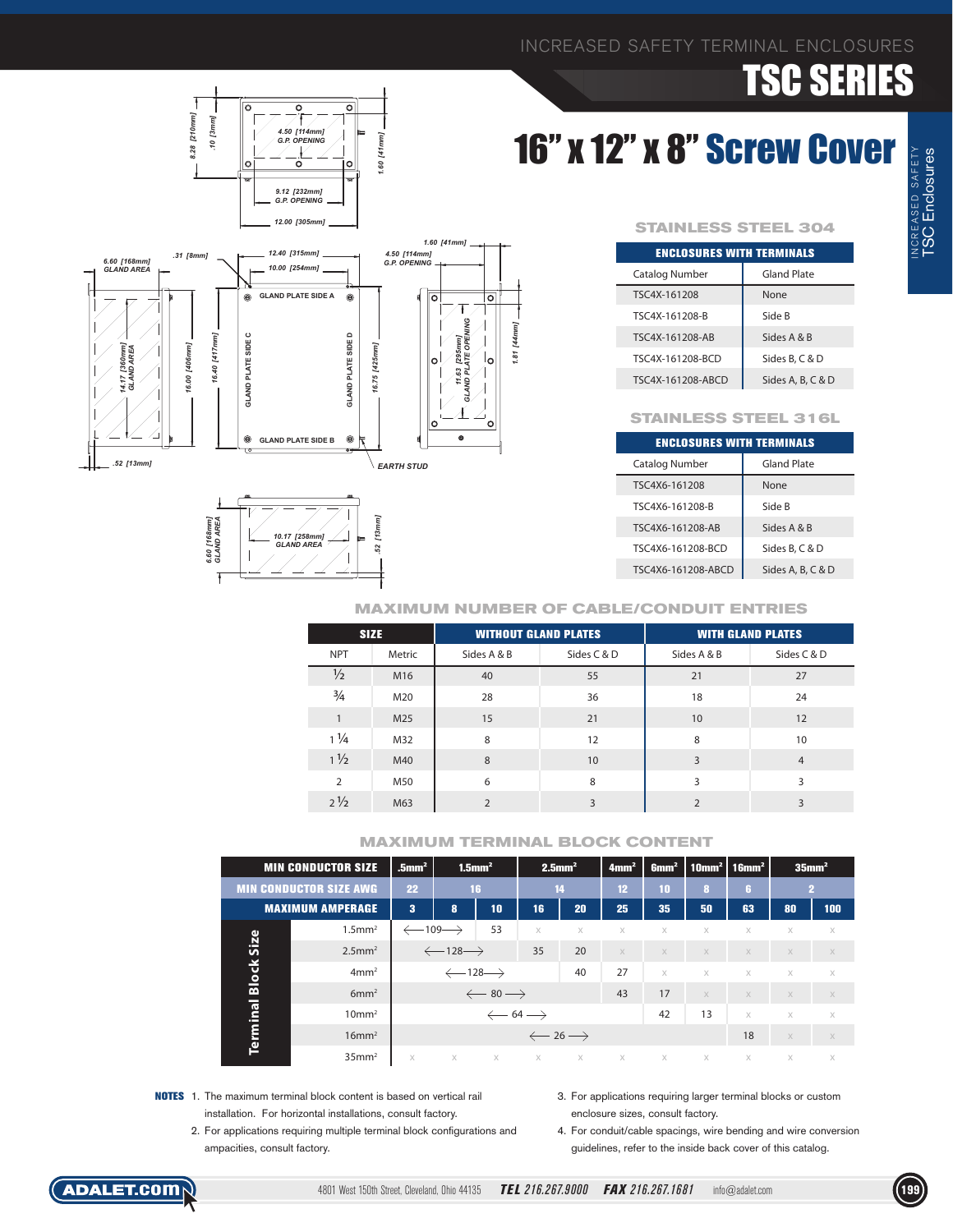### 16" x 16" x 6" Screw Cover

#### **STAINLESS STEEL 304**

| <b>ENCLOSURES WITH TERMINALS</b> |                   |  |  |  |  |  |  |  |
|----------------------------------|-------------------|--|--|--|--|--|--|--|
| Catalog Number                   | Gland Plate       |  |  |  |  |  |  |  |
| TSC4X-161606                     | None              |  |  |  |  |  |  |  |
| TSC4X-161606-B                   | Side B            |  |  |  |  |  |  |  |
| TSC4X-161606-AR                  | Sides A & B       |  |  |  |  |  |  |  |
| TSC4X-161606-BCD                 | Sides B, C & D    |  |  |  |  |  |  |  |
| TSC4X-161606-ABCD                | Sides A, B, C & D |  |  |  |  |  |  |  |

#### **STAINLESS STEEL 316L**

| <b>ENCLOSURES WITH TERMINALS</b> |                    |  |  |  |  |  |  |  |
|----------------------------------|--------------------|--|--|--|--|--|--|--|
| Catalog Number                   | <b>Gland Plate</b> |  |  |  |  |  |  |  |
| TSC4X6-161606                    | None               |  |  |  |  |  |  |  |
| TSC4X6-161606-B                  | Side B             |  |  |  |  |  |  |  |
| TSC4X6-161606-AB                 | Sides A & B        |  |  |  |  |  |  |  |
| TSC4X6-161606-BCD                | Sides B. C & D     |  |  |  |  |  |  |  |
| TSC4X6-161606-ABCD               | Sides A, B, C & D  |  |  |  |  |  |  |  |
|                                  |                    |  |  |  |  |  |  |  |

![](_page_18_Figure_7.jpeg)

 $\overline{\bullet}$ 

#### **MAXIMUM NUMBER OF CABLE/CONDUIT ENTRIES**

|                | <b>SIZE</b> | <b>WITHOUT GLAND PLATES</b> |             | <b>WITH GLAND PLATES</b> |                |  |  |
|----------------|-------------|-----------------------------|-------------|--------------------------|----------------|--|--|
| <b>NPT</b>     | Metric      | Sides A & B                 | Sides C & D | Sides A & B              | Sides C & D    |  |  |
| $\frac{1}{2}$  | M16         | 33                          | 33          | 20                       | 18             |  |  |
| $\frac{3}{4}$  | M20         | 27                          | 27          | 9                        | 8              |  |  |
|                | M25         | 14                          | 14          | 7                        | 6              |  |  |
| $1\frac{1}{4}$ | M32         | 12                          | 12          | 5                        | 5              |  |  |
| $1\frac{1}{2}$ | M40         | 5                           | 5           | 5                        | $\overline{4}$ |  |  |
| $\overline{2}$ | M50         | $\overline{4}$              | 4           | 4                        | 3              |  |  |
| $2\frac{1}{2}$ | M63         | 3                           | 3           | $\overline{\phantom{a}}$ |                |  |  |

|              | <b>MIN CONDUCTOR SIZE</b>     | $1.5$ mm <sup>2</sup><br>$.5$ mm <sup>2</sup> |                                | $2.5$ mm <sup>2</sup>          |                   | 4mm <sup>2</sup>              | 6mm <sup>2</sup>              |          | 10mm²   16mm² |          | 35mm <sup>2</sup> |              |  |
|--------------|-------------------------------|-----------------------------------------------|--------------------------------|--------------------------------|-------------------|-------------------------------|-------------------------------|----------|---------------|----------|-------------------|--------------|--|
|              | <b>MIN CONDUCTOR SIZE AWG</b> | 22                                            |                                | 16                             |                   | 14                            |                               | 10       | 8             | G.       |                   | $\mathbf{2}$ |  |
|              | <b>MAXIMUM AMPERAGE</b>       | $\bf{3}$                                      | 8                              | 10                             | 16'               | 20                            | 25                            | 35       | 50            | 63       | 80                | 100          |  |
|              | $1.5$ mm <sup>2</sup>         | $\leftarrow$ 104 $\rightarrow$                |                                | 50                             | $\times$          | $\times$                      | X                             | X        | X             | $\times$ | $\times$          | X            |  |
| Size         | $2.5$ mm <sup>2</sup>         |                                               | $\leftarrow$ 192 $\rightarrow$ |                                | 33                | 19                            | $\times$                      | $\times$ | $\times$      | $\times$ | $\times$          | $\times$     |  |
| <b>Block</b> | 4mm <sup>2</sup>              |                                               | $\leftarrow$ 192 $\rightarrow$ |                                | 130               | 38                            | 21                            | $\times$ | X             | $\times$ | $\times$          | $\times$     |  |
|              | 6mm <sup>2</sup>              |                                               |                                | $\leftarrow$ 120 $\rightarrow$ |                   |                               | 41                            | 16       | $\times$      | $\times$ | $\times$          | $\times$     |  |
|              | 10mm <sup>2</sup>             |                                               |                                |                                | $\xleftarrow{96}$ |                               |                               | 40       | 13            | $\times$ | $\times$          | $\times$     |  |
| Terminal     | $16$ mm <sup>2</sup>          |                                               |                                |                                |                   | $\leftarrow$ 52 $\rightarrow$ |                               |          | 33            | 15       | $\mathbb X$       | $\mathbb X$  |  |
|              | 35mm <sup>2</sup>             |                                               |                                |                                |                   |                               | $\leftarrow$ 20 $\rightarrow$ |          |               |          |                   | 16           |  |

- **NOTES** 1. The maximum terminal block content is based on vertical rail installation. For horizontal installations, consult factory.
	- 2. For applications requiring multiple terminal block configurations and ampacities, consult factory.
- 3. For applications requiring larger terminal blocks or custom enclosure sizes, consult factory.
- 4. For conduit/cable spacings, wire bending and wire conversion guidelines, refer to the inside back cover of this catalog.